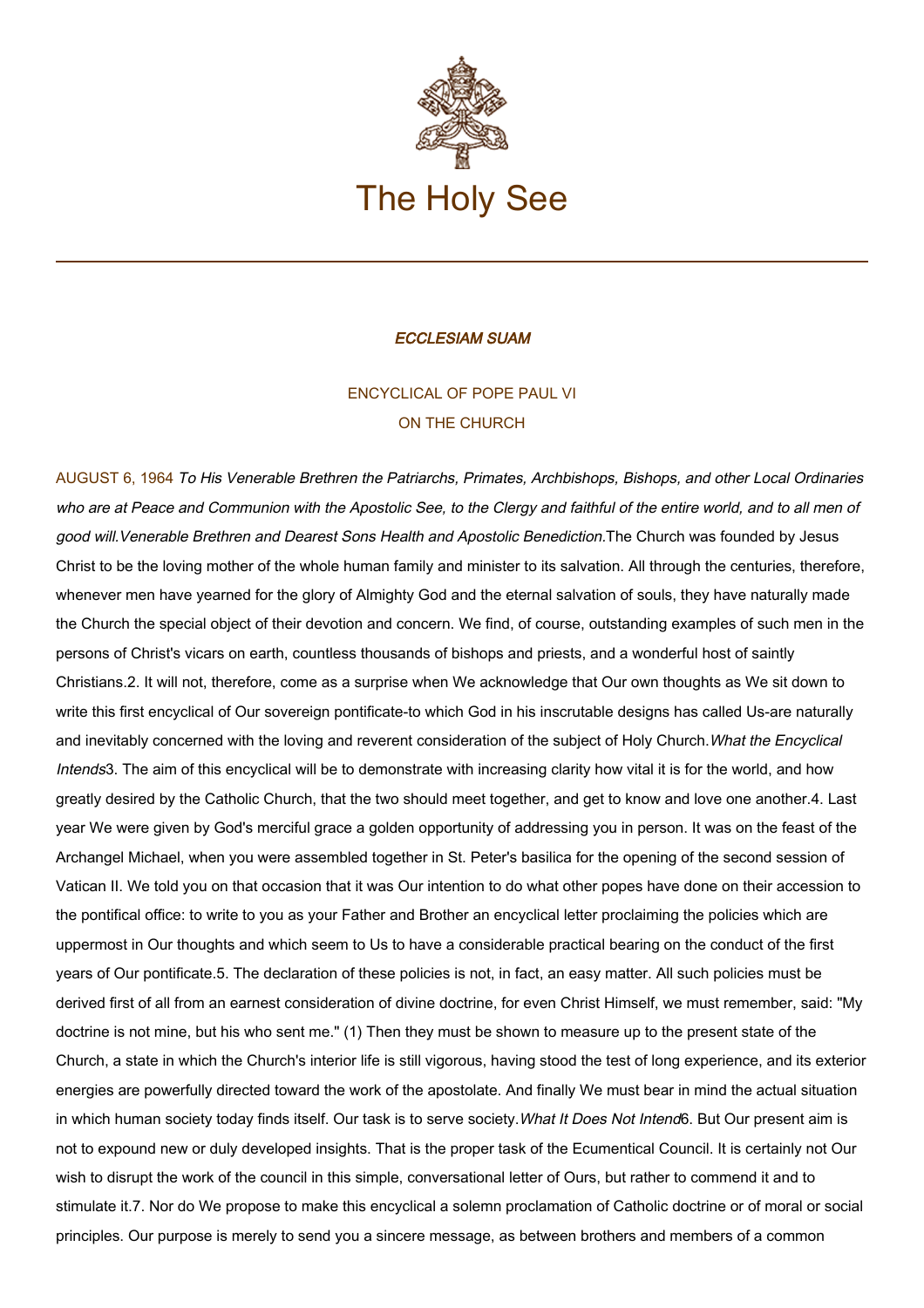family. We do so in fulfillment of Our duty and with no other thought in mind than to open Our heart to you and to strengthen more and more and render more joyful that union of faith and love which happily exists between us. We aim at increasingly better results from our pastoral activity, a more fruitful outcome of the sessions of the Ecumenical Council, and a clearer exposition of those doctrinal and practical rules which govern the spiritual and apostolic activity of the official rulers of the Church, their subjects, collaborators and well-wishers.THREE PRINCIPAL POLICIES OF THE PONTIFICATE8. In short, Venerable Brethren, there are three policies which principally exercise Our mind when We reflect on the enormous responsibility for the Church of Christ which, unsought and undeserved, the providence of God has laid upon Us in making Us Bishop of Rome, successor to St. Peter the Apostle and Key-bearer of the Kingdom of Heaven, and Vicar of Christ who appointed Peter the first Shepherd of his worldwide flock. Deeper Self-Knowledge Essential9. First We are convinced that the Church must look with penetrating eyes within itself, ponder the mystery of its own being, and draw enlightenment and inspiration from a deeper scrutiny of the doctrine of its own origin, nature, mission, and destiny. The doctrine is already known; it has been developed and popularized in the course of this century. But it can never claim to be sufficiently investigated and understood, for it contains "the publication of a mystery, kept hidden from the beginning of time in the all-creating mind of God . . . in order that it may be known . . . through the Church." (2) It is a storehouse of God's hidden counsels which the Church must bring to light. It is a doctrine which more than any other is arousing the expectation and attention of every faithful follower of Christ, and especially of men like us, Venerable Brethren, whom "the Holy Spirit has appointed to rule the very Church of God." (3)10. A vivid and lively selfawareness on the part of the Church inevitably leads to a comparison between the ideal image of the Church as Christ envisaged it, His holy and spotless bride, (4) and the actual image which the Church presents to the world today. This actual image does indeed, thank God, truly bear those characteristics impressed on it by its divine Founder; and in the course of the centuries the Holy Spirit has accentuated and enhanced these traits so as to make the Church conform more and more to the original intention of its Founder and to the particular genius of human society which it is continually striving to win over to itself through the preaching of the gospel of salvation. But the actual image of the Church will never attain to such a degree of perfection, beauty, holiness and splendor that it can be said to correspond perfectly with the original conception in the mind of Him who fashioned it. Renewal the Inevitable Result11. Hence the Church's heroic and impatient struggle for renewal: the struggle to correct those flaws introduced by its members which its own selfexamination, mirroring its exemplar, Christ, points out to it and condemns. And this brings us, Venerable Brethren, to the second policy We have in mind at this time: to bring the members of the Church to a clearer realization of their duty to correct their faults, strive for perfection, and make a wise choice of the means necessary for achieving the renewal We spoke of. We tell you this not only that We may Ourself find greater courage to introduce the appropriate reforms, but also in order to secure your sympathy, advice, and support in a matter of such urgency and difficulty. Dialogue To Be Extended12. These two policies of Ours-which are yours, of course, as well-lead naturally to a third policy, which has to do with the relations which the Church must establish with the surrounding world in which it lives and works.13. One part of this world, as everyone knows, has in recent years detached itself and broken away from the Christian foundations of its culture, although formerly it had been so imbued with Christianity and had drawn from it such strength and vigor that the people of these nations in many cases owe to Christianity all that is best in their own tradition-a fact that is not always fully appreciated. Another and larger part of the world covers the vast territories of the so-called emerging nations. Taken as a whole, it is a world which offers to the Church not one but a hundred forms of possible contacts, some of which are open and easy, others difficult and problematic, and many, unfortunately, wholly unfavorable to friendly dialogue.14. It is at this point, therefore, that the problem of the Church's dialogue with the modern world arises. It will be for the Council to determine the extent and complexity of this problem and to do what it can to devise suitable methods for its solution. But

 $\mathfrak{p}$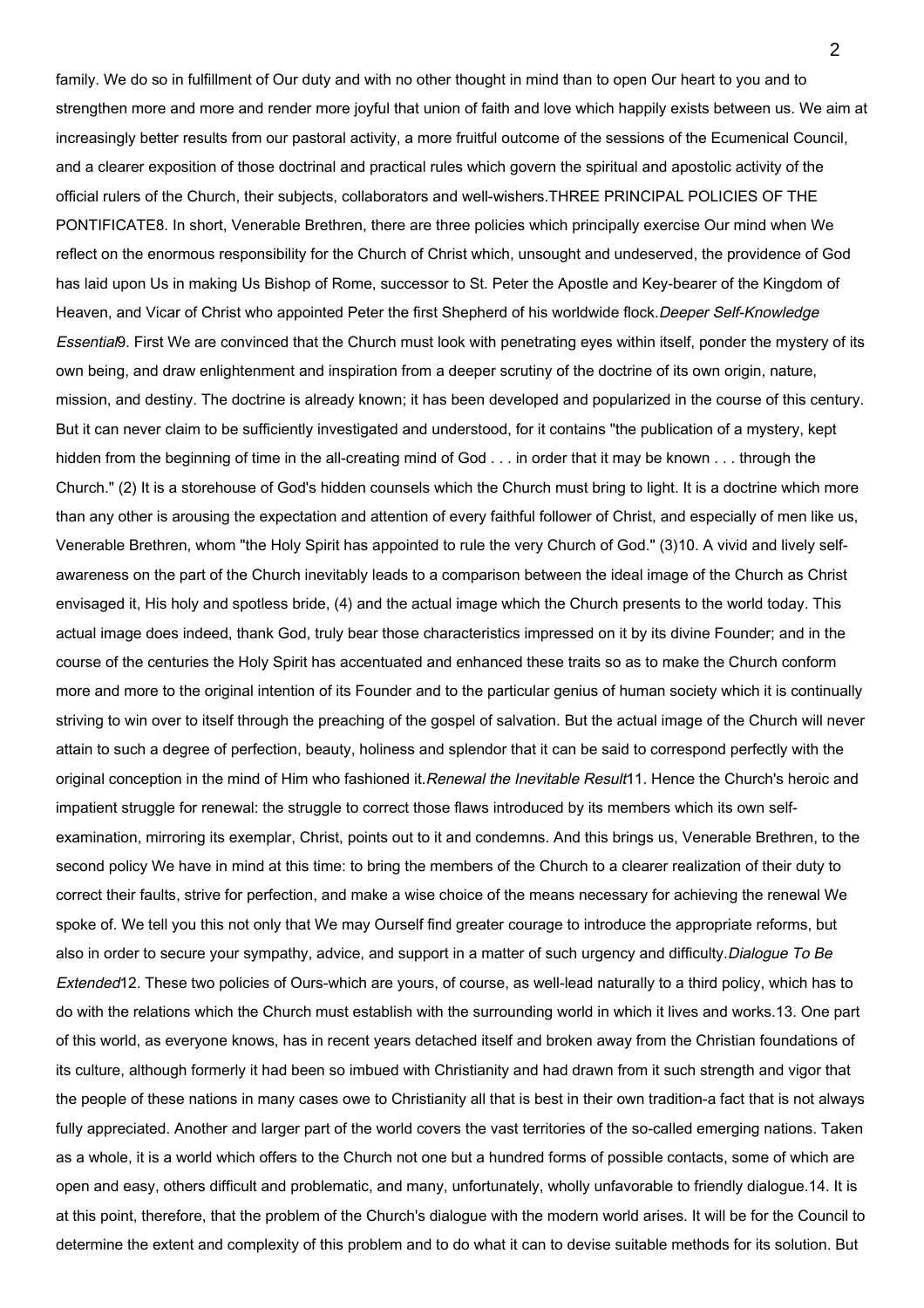the very need to solve it is felt by Us-and by you too, whose experience of the urgency of the problem is no less than Our own-as a responsibility, a stimulus, an inner urge about which We cannot remain silent. We have thought fit to put this important and complex matter before you in council, and we must do what we can to make ourselves better prepared for these discussions and deliberations.15. It will, of course, be clear to you from this brief outline of the contents of this encyclical that We have no intention of dealing here with all the serious and pressing problems affecting humanity no less than the Church at this present time; such questions as peace among nations and among social classes, the destitution and famine which still plague entire populations, the advance of the new nations toward independence and civilization, the current of modern thought over against Christian culture, the difficulties experienced by so many nations and by the Church in those extensive parts of the world where the rights of free citizens and of human beings are being denied, the moral problems concerning the population explosion, and so on. Peace A Matter of Special Urgency16. What we cannot, however, fail to mention here is the fact that We are acutely conscious of Our duty to pay particular attention to the serious problem of world peace. It is a problem which demands Our continuous personal involvement and practical concern, exercised of course within the limits of Our own ministry and entirely divorced from any set political theory and from considerations of Our own personal and purely temporal advantage. Our aim must be to educate mankind to sentiments and policies which are opposed to violent and deadly conflicts and to foster just, rational, and peaceful relations between States. We will do Our utmost to promote harmonious relations and a spirit of cooperation between nations, and We will do so by proclaiming principles which represent the highest achievement of human thought, and such as are best calculated to allay the selfishness and greed from which war takes its rise. Nor, if We are allowed the opportunity, will We fail to use our good offices in settling national disputes on a basis of fraternity and honor. We do not forget that this service, besides being one dictated by love, is in fact a plain duty. It is a duty which the awareness of Our mission in the modern world renders all the more imperative when we consider the advances that have been made in theology and in international institutions. Our mission is to bring men together in mutual love through the power of that kingdom of justice and peace which Christ inaugurated by His coming into the world.17. If, therefore, We confine Ourself here to a logical and fact-finding disquisition on the life of the Church, this does not mean that We are dismissing from Our mind those other highly important issues. Some of them will be coming up before the Council for consideration, and We too, during the course of Our apostolic ministry, will study them and endeavor to and a practical solution to them, God giving Us the inspiration and the strength.I. SELF-AWARENESS18. We believe that it is a duty of the Church at the present time to strive toward a clearer and deeper awareness of itself and its mission in the world, and of the treasury of truth of which it is heir and custodian. Thus before embarking on the study of any particular problem and before considering what attitude to adopt vis-a-vis the world, the Church must here and now reflect on its own nature, the better to appreciate the divine plan which it is the Church's task to implement. By doing this it will find a more revealing light, new energy and increased joy in the fulfillment of its own mission, and discover better ways of augmenting the effectiveness and fruitfulness of its contacts with the world. For the Church does indeed belong to the world, even though distinguished from it by its own altogether unique characteristics .THE ACT OF FAITH19. This act of self-examination on the part of the Church seems to Us to accord well with the method employed by God in revealing himself to men and initiating that religious, two-way relationship between God and man which is what the Church both effects in the world and manifests in itself. For whereas it is true that divine revelation was made "in divers ways and at divers times," (5) in an incontestably historical setting, it is also true that it was able to effect an entry into the very life of men by means involving both human speech and divine grace. Grace comes secretly into the soul after the hearing of the message of salvation. This is followed by the act of faith, the beginning of our justification.20. We would wish this reflection on the origin and nature of those new and vital relationships which the Christian religion establishes between God and man to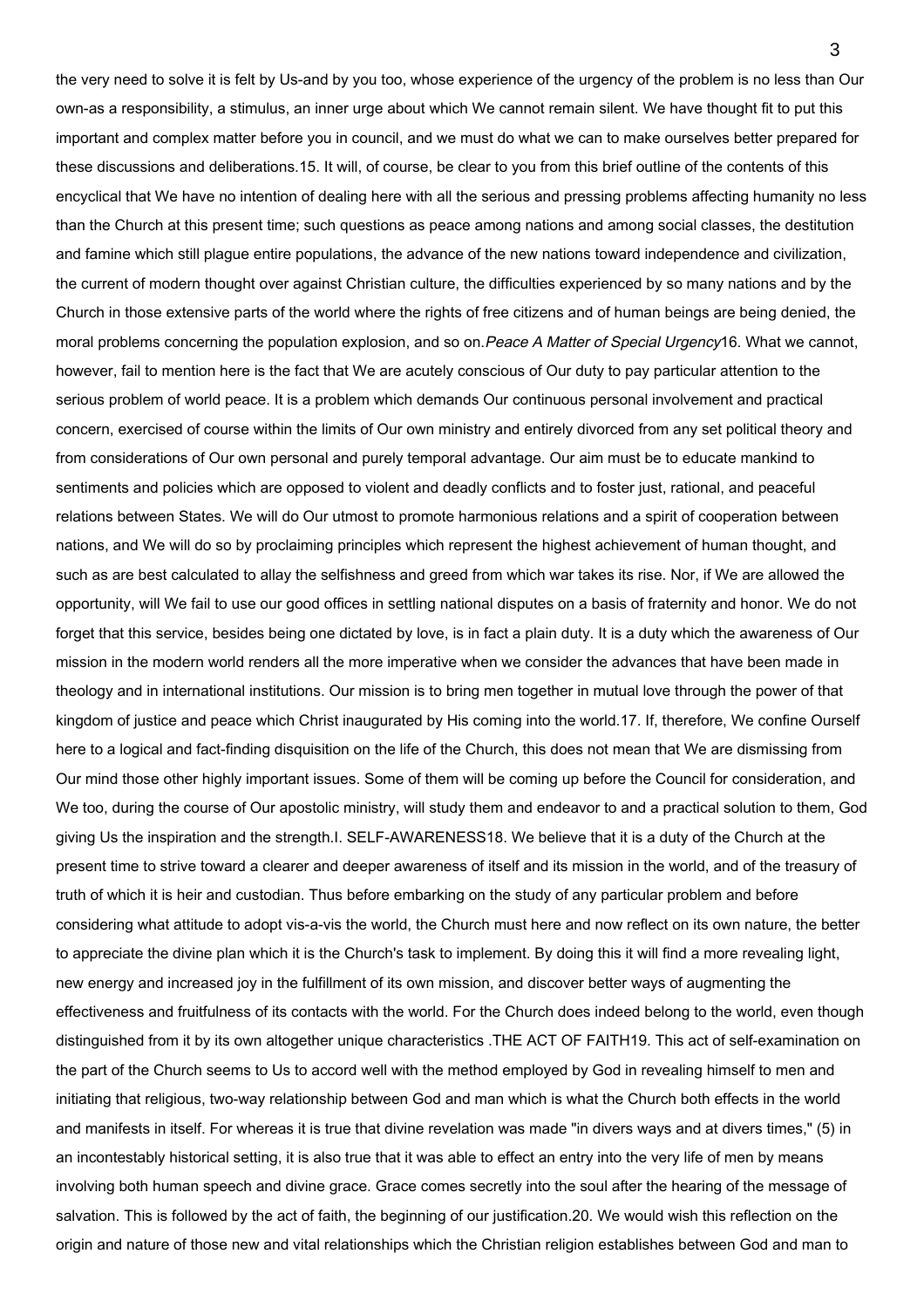assume the character of an act of willing submission to what the divine Teacher said to those who listened to Him, and especially to the disciples, among whom we today rightly rejoice to be numbered. From the many insistent and frequently reiterated commands of Our Lord We select one which would seem to have special relevance for Christ's faithful followers at the present time, namely that concerning Christian vigilance. Christ's Exhortation to Vigilance21. Now it is true that our Master's warning in this respect referred primarily to the need to be on the watch for the end of the world, which will have to come sooner or later. But precisely because this vigilance must always be present and operative in the mind of the faithful servant, it follows that everything that he sets his hand to, his whole way of life as a Christian in the world, should conform to this rule.Our Lord's exhortation to vigilance is equally applicable to things which may be of more immediate concern to us, the dangers and temptations which threaten to corrupt men's moral lives and turn men away from the right path of truth. (6) Thus it is easy to discover in the Gospel a continuous appeal to right thought and action. Was this not in fact the theme of Our Lord's forerunner, St. John, whose preaching inaugurates in the Gospel the public ministry of Jesus Christ? And did not Jesus Christ Himself call upon men to receive God's kingdom interiorly? (7) Was not His whole teaching technique concerned with inculcating and fostering the soul's interior life? As a necessary condition for receiving the supernatural gifts of truth and grace in a way consistent with the dignity of the human person, Christ aimed at developing in men a psychological as well as a moral awareness. This awareness was an awareness of their discipleship, which was later to have the effect of recalling to their minds everything that Jesus had taught them and everything that had happened to Him. (8) It would grow to maturity, and then at last men would understand who Jesus was, and the meaning of what He had taught and done.22. The Church's awareness of its divine mission coincided with its birth. Both events are celebrated at Pentecost. Both will develop together. The Church, that is, will develop as a wellorganized, hierarchic and social body, and at the same time its awareness of its vocation, of its inner nature, its doctrine, and its mission, will likewise develop. That is what St. Paul prayed for when he said: "And this I pray, that your charity may more and more abound in knowledge and in all understanding." (9) Renewed Profession of Faith23. In other words, Venerable Brethren, We are exhorting everyone-you and all those entrusted to your care, and the community of the faithful as a whole, that is, the Church-to make a conscious, generous, whole-hearted act of faith in Jesus Christ our Lord. Our religious life must here and now be revitalized by this profession of faith. It must be a firm and resolute one, though always humble and diffident, like the faith of the man in St. John's Gospel who had been blind from birth. When Jesus, whose kindness was as wonderful as His power, restored to him his sight, the man replied: "I believe, Lord.'' (l0) Or like the faith of Martha in the same Gospel: "Yes, Lord, I have believed that thou art Christ, the Son of the living God, who art come into the world.'' (11) Or the faith which Simon, who was afterwards to be called Peter, expressed in words which are especially dear to Us: "Thou art Christ, the Son of the living God.'' (l2)Why, then, do We presume to invite you to show your awareness of the Church and to make this explicit, though interior, act of faith?24. There are indeed many reasons, and of necessity, it would seem, they all derive from the unparalleled circumstances in which the Church finds itself today.The Present State of the Church25. The Church needs to reflect upon itself and to become aware of its own extraordinary vitality. It must strive to gain a fuller understanding of itself if it is to do what it has to do and bring to the world the message of salvation and brotherly love. To use St. Paul's phrase, it must experience the indwelling presence of Christ: "May Christ find a dwelling place through faith in your hearts.'' (l3)Deeply Rooted In A Changing World26. As we all know, the Church is deeply rooted in the world. It exists in the world and draws its members from the world. It derives from it a wealth of human culture. It shares its vicissitudes and promotes its prosperity. But we also know that the modern world is in the grip of change and upheaval. It is undergoing developments which are having a profound influence on its outward way of life and habits of thought. The great advances made in science, technology, and social life, and the various currents of philosophical and political thought pervading modern society, are greatly influencing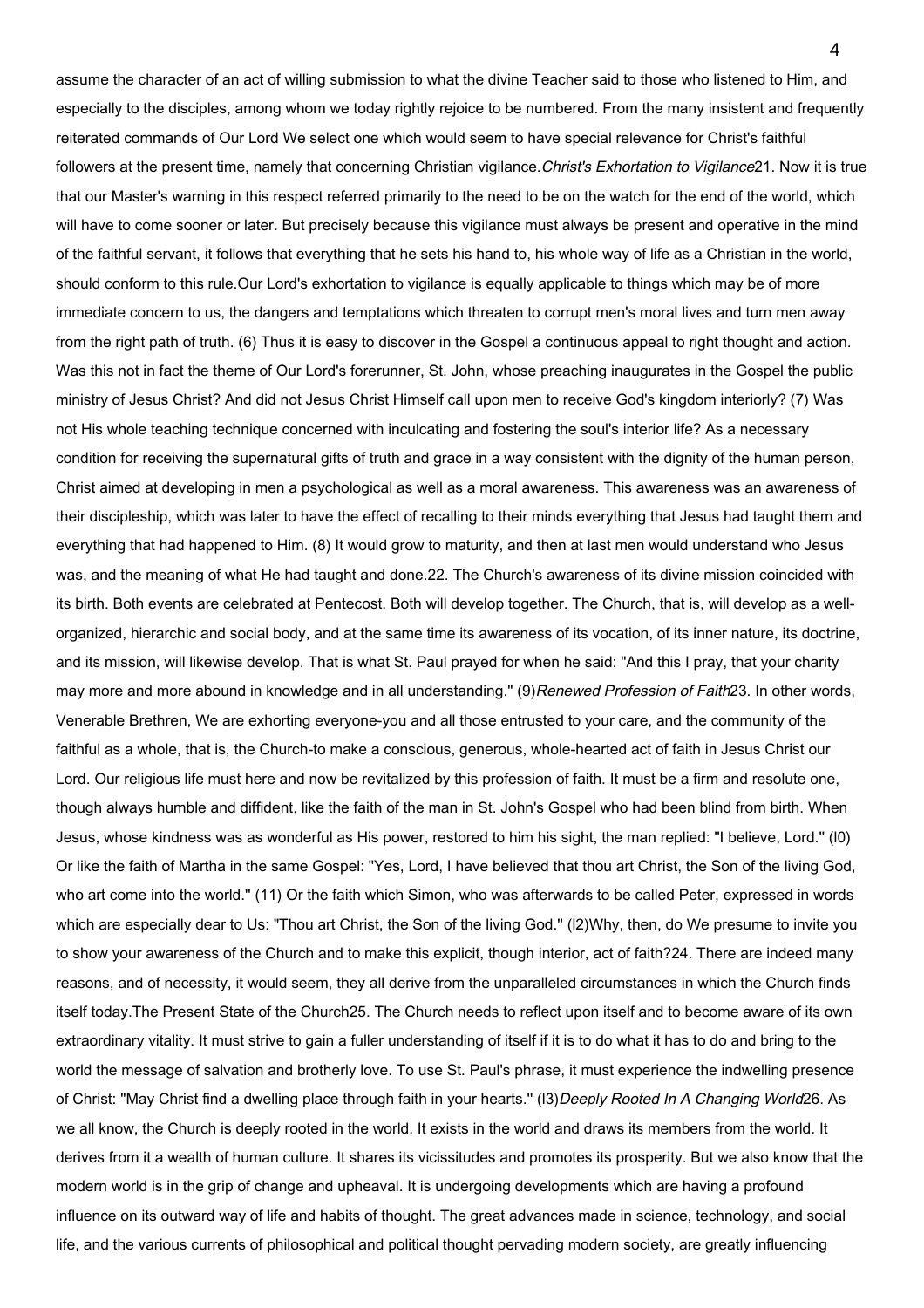men's opinions and their spiritual and cultural pursuits.Dangers and Their RemedyThe Church itself is being engulfed and shaken by this tidal wave of change, for however much men may be committed to the Church, they are deeply affected by the climate of the world. They run the risk of becoming confused, bewildered and alarmed, and this is a state of affairs which strikes at the very roots of the Church. It drives many people to adopt the most outlandish views. They imagine that the Church should abdicate its proper role, and adopt an entirely new and unprecedented mode of existence. Modernism might be cited as an example. This is an error which is still making its appearance under various new guises, wholly inconsistent with any genuine religious expression. It is surely an attempt on the part of secular philosophies and secular trends to vitiate the true teaching and discipline of the Church of Christ.An effective remedy is needed if all these dangers, which are prevalent in many quarters, are to be obviated, and We believe that such a remedy is to be found in an increased self-awareness on the part of the Church. The Church must get a clearer idea of what it really is in the mind of Jesus Christ as recorded and preserved in Sacred Scripture and in Apostolic Tradition, and interpreted and explained by the tradition of the Church under the inspiration and guidance of the Holy Spirit. Provided we implore the aid of the Spirit and show Him a ready obedience, He will certainly never fail to redeem Christ's promise: "But the Paraclete, the Holy Ghost, whom the Father will send in my name, he will teach you all things and bring all things to your mind, whatsoever I shall have said to you." (14) 27. The same could be said of the errors we see circulating within the Church itself and to which people are exposed who have only a partial understanding of the Church and its mission, and who do not pay close enough attention to divine revelation and the Church's Christ-given authority to teach. Modem Bent of Mind28. But the need for serious reflection on truths which are already well known is in close accordance with the genius and mentality of our contemporaries, who like to explore their minds in depth. They find mental repose in the secure grasp of truth, apprehended, as it were, in the light of conscience. Not that this method of enquiry is without serious risk. Famous philosophers have studied this activity of the human intellect and pronounced it to be its most perfect and highest function. They have actually gone so far as to maintain that it is the measure and source of reality, and this has led them to some abstruse, barren, absurd, and wholly fallacious conclusions. Nevertheless, this does not mean that the training of the mind to scrutinize the truth which lies in the depth of its own awareness is not in itself an excellent thing. It is reckoned today as being the highest expression of modern culture. And if this mental discipline is carefully coordinated with that habit of mind whereby a man discovers objective truth, the investigation of one's conscious knowledge may well lead to a greater knowledge of oneself, one's dignity as a human being, one's intellectual powers and practical ability. Self-Examination Well Under Way29. It is a fact, moreover, that in recent years the Church has actually embarked on a deeper study of itself. Outstanding theologians have made an excellent contribution to this work. So have great scholars and intellectuals, the foremost theological schools, and pastoral and missionary societies. Successful experiments have been conducted in the religious field, and we have, above all, the memorable doctrinal statements issued by the popes.30. It would take too long even to summarize the abundant theological literature dealing with the Church and produced by the Church in the course of the nineteenth and twentieth centuries. It would also take too long to pass in review all the documents issued by the Church's hierarchy and this Apostolic See on this monumental and important subject. Eminent theologians have been studying the subject ever since the Council of Trent sought to repair the damage resulting from the great crisis in the sixteenth century which separated so many members from the Church of Christ. The Two Vatican CouncilsMuch progress has therefore been made. Suffice it here to refer to the relevant findings of the First Ecumenical Vatican Council. From these it is obvious that the doctrine concerning the Church is one which must claim the attention not only of pastors and teachers, but also of the faithful, and indeed of all Christians. This doctrine is a necessary stepping-stone to the understanding of Christ and His work. It is precisely because the Second Vatican Council has the task of dealing once more with the doctrine de Ecclesia and of defining it, that it has been called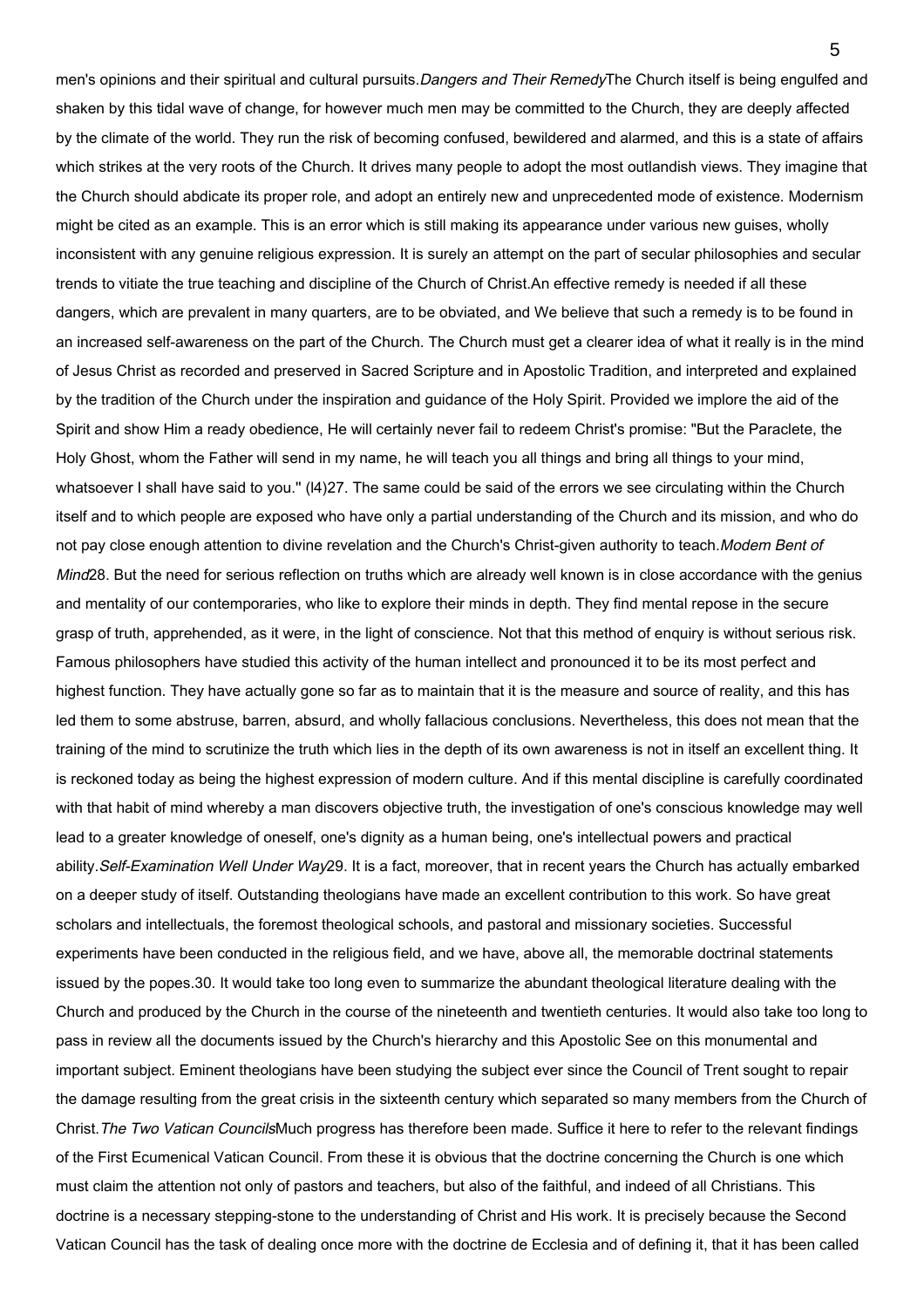the continuation and complement of the First Vatican Council.We do not wish to dilate further on this subject, as We must be brief and you are already well acquainted with it. It has been widely publicized within the Church today, both as matter for catechesis and for the spiritual life. Leo XIII and Pius XII on the ChurchThere are, however, two documents which deserve special mention: the encyclical Satis cognitum (15) of Pope Leo XIII, published in 1896, and the encyclical Mystici corporis (l6) of Pope Pius XII, published in 1943. These documents offer us ample and clear teaching concerning the subject of Our present discourse: that divine institution through which Christ continues His redemptive work in the world. Let it be enough to cite just the opening words of the second of these papal documents which has already become a highly authoritative text on the theology of the Church and a rich source of spiritual meditation on this work of divine mercy which concerns us all. Consider, then, this splendid utterance of Our predecessor:"The doctrine of the Mystical Body of Christ, which is the Church, a doctrine revealed originally from the lips of the Redeemer Himself, and making manifest the inestimable boon of our most intimate union with so august a Head, has a surpassing splendor which commends it to the meditation of all who are moved by the divine Spirit, and with the light which it sheds on their minds, is a powerful stimulus to the salutary conduct which it enjoins." (17)31. We wish to take up this invitation and to repeat it in this encyclical, for We consider it timely and urgent and relevant to the needs of the Church in our day. With a richer understanding of the Mystical Body, we will be enabled to appreciate its theological significance and find in it a great source of spiritual strength. In this way we will notably increase our application to the task of fulfilling our own mission of serving mankind. In view of the vast literature on the subject of the Church and the fact that it is the principal topic engaging the attention of the Second Ecumenical Vatican Council, there should be no difficulty about this.The Contribution of ScholarsHere We would like to pay special tribute to those brilliant scholars whose extremely competent works of theological research and exposition, undertaken in exemplary submission to the Church's teaching authority, have made such an expert and useful contribution to this subject, especially within recent years. They have carried on this work not only in the theological schools, but also in discussions with academicians and intellectuals, in popular writings in defense of the Christian truth, in the spiritual direction of the faithful, and in conversations with our separated brethren. In all this they have presented many and various illustrations of the doctrine on the Church, many of which are quite outstanding and exceptionally useful.32. And so We are confident that the great work of the Council will continue to enjoy the help and light of the Holy Spirit, and will be brought to a successful conclusion through our readiness to follow His divine inspirations, our eagerness to inquire more fully and more deeply into the genuine teaching of Christ and its legitimate and necessary development in the course of history, and our earnest resolve to make of divine truth an argument for union, understanding, and harmony among men and not a reason for dividing them in sterile discussions and regrettable rivalries. Thus may the Council be a source of glory for God, joy for His Church, and edification for the world.The Path Ahead33. In this encyclical We are deliberately refraining from making any judgment of Our own on doctrinal issues concerning the Church which are at present under examination by the Council of which We are president. We wish to leave full liberty of investigation and discussion to this important and authoritative assembly. We will express Our own mind at the proper time and in the proper manner, as Our apostolic office of teacher and shepherd and head of the Church demands, and then Our greatest wish will be to have Our own decision in full accord with the judgment of the conciliar Fathers.34. However, We cannot let this opportunity pass without alluding briefly to the salvific effects which We hope will result from the Council itself and from the efforts which, as We said above, the Church must make to come to a fuller and firmer awareness of itself. These results are the aims We set for Our apostolic ministry when We undertook its consoling yet tremendous responsibilities. They are, so to say, the very blueprint of Our pontificate, which We wish to describe to you, Venerable Brethren, in briefest outline, but in all sincerity, so as to gain your advice, support and cooperation. In opening Our heart to you, We realize that through you We are addressing all the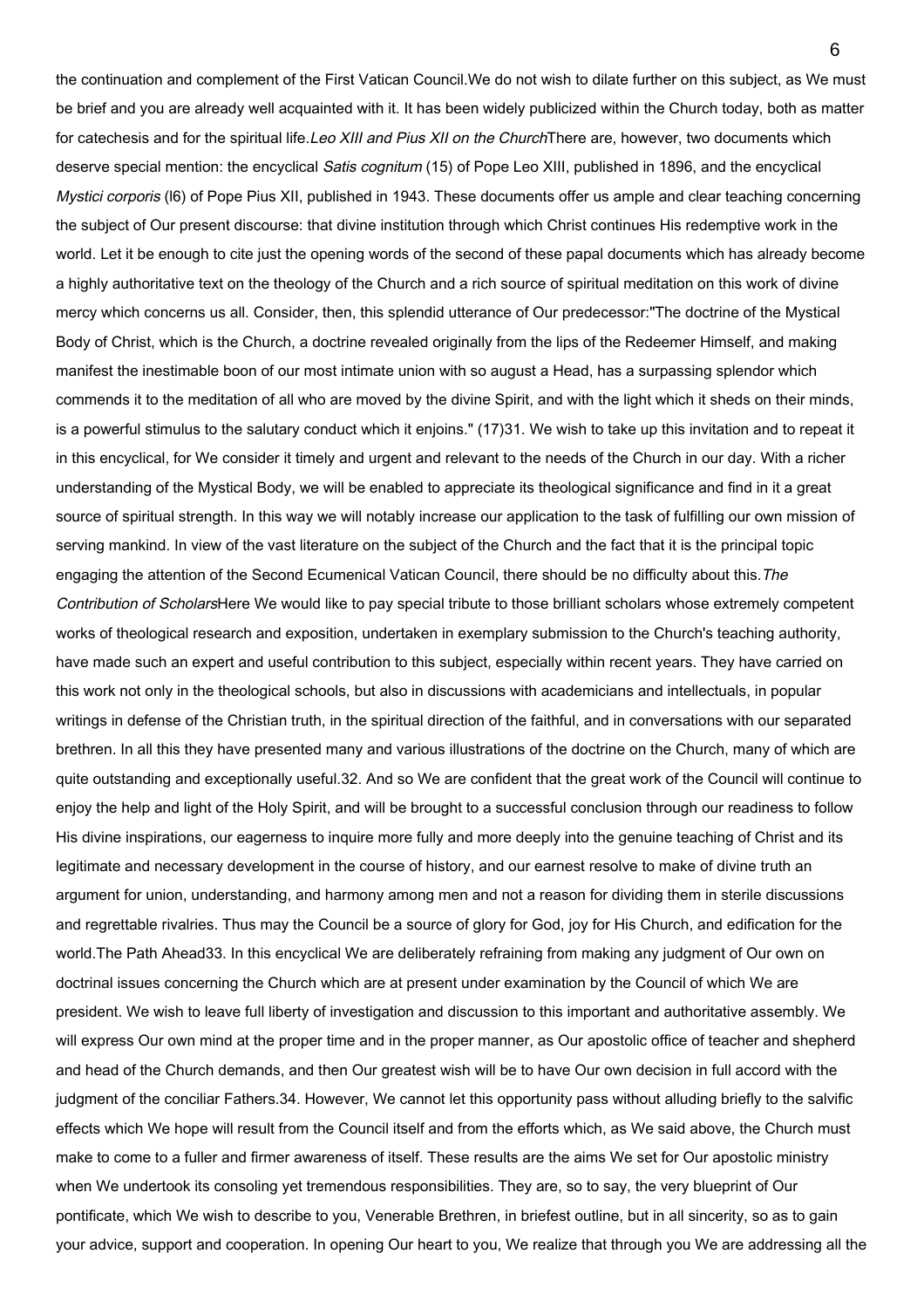sons of God's Church, and it is Our dearest hope that Our voice will be heard even by those who are outside the open fold of Christ. Rediscovering the Mystical Body35. The first benefit which We trust the Church will reap from a deepened self-awareness, is a renewed discovery of its vital bond of union with Christ. This is something which is perfectly well known, but it is supremely important and absolutely essential. It can never be sufficiently understood, meditated upon and preached. What shall We not say about this truth, which is the principal item, surely, of the whole of our religious heritage? Fortunately, you already have an excellent grasp of this doctrine, and here We would add nothing further except to make a strenuous recommendation that you always attribute maximum importance to it and look upon it as a guiding principle both in your spiritual life and in your preaching of the word of God.Consider the words of Our Predecessor, Pius XII, rather than Our own. In his memorable encyclical Mystici Corporis he wrote: "We must accustom ourselves to see Christ Himself in the Church. For it is indeed Christ who lives in the Church, and through her teaches, governs, and sanctifies; and it is also Christ who manifests Himself in manifold guise in the various members of His society." (18)How gratifying and pleasant it is to dwell on the words of Sacred Scripture, the Fathers, Doctors and Saints, which come to our minds when we contemplate this wonderful article of faith. Was it not Jesus Himself who told us that He was the vine and we the branches? (l9) Do we not have before us all the riches of St. Paul's teaching, who never ceases to remind us that we "are all one person in Jesus Christ"? (20) He is always exhorting us to "grow up in him who is the head, even Christ, from whom the whole body...," (21) and admonishes us that "Christ is all in all." (22)As for the Doctors of the Church, We need only recall this passage from St. Augustine: ". . . Let us rejoice and give thanks that we have become not only Christians, but Christ. Do you understand, brothers, the grace of Christ our Head? Wonder at it, rejoice: we have become Christ. For if He is the Head, we are the members; He and we form the whole man . . . the fullness of Christ, therefore; the head and the members. What is the head and the members? Christ and the Church." (73) Mature Faith the Key36. This, as we well know, is a mystery, the mystery of the Church. But if we give it our wholehearted attention, inevitably we will gain much spiritual profit, and the Church of our day would seem to be in the greatest need of such spiritual profit. Christ's presence, His very life, will reveal its power and efficacy in our individual souls and in the whole Mystical Body; and this by the practice of a living and life-giving faith, so that, as St. Paul said in the passage from which We have already quoted, "Christ may dwell through faith in your hearts." (74)It is through faith that we gain this awareness of the mystery of the Church-mature faith, a faith lived out in our lives. Faith such as this gives us a sensus Ecclesiae, an awareness of the Church, and this is something with which the genuine Christian should be deeply imbued. He has been raised in the school of the divine word, nourished by the grace of the sacraments and the Paraclete's heavenly inspiration, trained in the practice of the virtues of the Gospel, and influenced by the Church's culture and community life. He has, moreover, the tremendous joy of sharing in the dignity of the royal priesthood granted to the people of God. (25) The Hierarchy an Instrument 37. The mystery of the Church is not a truth to be confined to the realms of speculative theology. It must be lived, so that the faithful may have a kind of intuitive experience of it, even before they come to understand it clearly. And the faithful as a community will indeed recognize that they belong to Christ's Mystical Body when they realize that a part of the ministry of the Church's hierarchy is to initiate men into the Christian way of life, to beget them, (26) teach them, sanctify them, and be their leaders. The hierarchy is a sort of instrument fashioned by Christ, which He Himself uses to communicate to His mystical members the marvelous gifts of truth and grace. He uses it, too, to impart an external, visible structure to the Mystical Body in its pilgrimage through the world, and to give it its sublime unity, its ability to perform its various tasks, its concerted multiplicity of form, and its spiritual beauty.Images are powerless to convey to the mind an adequate notion of the reality and sublimity of this mystery, but having mentioned the image which St. Paul used, that of the Mystical Body, We should also make mention of the image used by Christ, that of a building, of which He is Himself the architect and builder. Though He founded this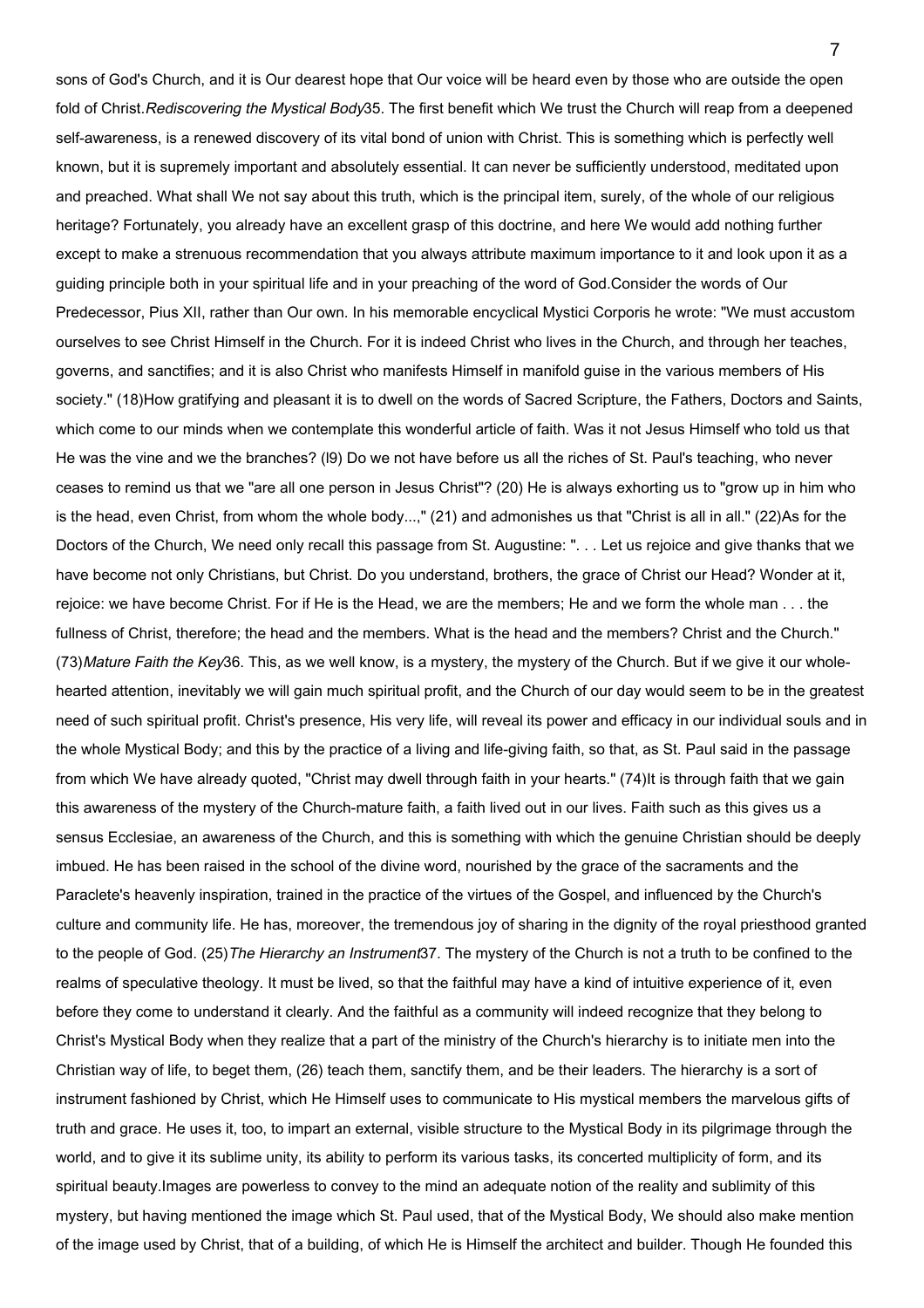building on a man who was naturally weak and frail, Christ transformed him into solid rock, never to be without God's marvelous support: "Upon this rock I will build my Church." (77)38. If we can only stir up this awareness of the Church in ourselves and foster it in the faithful by the noble and pastoral art of education, many of the apparent difficulties which are today exercising the minds of students of ecclesiology will in fact be overcome. I mean such difficulties as how the Church can be at once both visible and spiritual, free and yet subject to discipline, claiming to be communal in character and yet organized on a sacred, hierarchical basis, already holy and yet still striving for holiness, at once both contemplative and active, and so on. All these matters will become clear through our actually living the Church's life. This is the best illustration and confirmation of its teaching. Cultivating the Highest SpiritualityThere is a further very great advantage that will result from this awareness of the Church: namely, the best type of spirituality, nourished by the reading of Sacred Scripture and the Church's holy Fathers and Doctors, and by everything else that can foster this awareness in the Church: systematic catechetical instruction, an active participation in the sacred liturgy-an incomparable school of spirituality, with its words, signs and prayers-fervent, silent meditation on heavenly truths, and determined effort to cultivate the prayer of contemplation.Indeed, the cultivation of Christian perfection must still be regarded as the richest source of the Church's spiritual strength. It is the means, so peculiarly its own, whereby the Church basks in the sunlight of Christ's Spirit. It is the Church's natural and necessary way of expressing its religious and social activity. It is the Church's surest defense and the cause of its constant renewal of strength amid the difficulties of the secular world. Meaning of Baptism39. Those who are baptized and by this means incorporated into Christ's Mystical Body, His Church, must attach the greatest importance to this event. They must be acutely aware of being raised to a higher status, of being reborn to a supernatural life, there to experience the happiness of being God's adopted sons, the special dignity of being Christ's brothers, the blessedness, the grace and the joy of the indwelling Holy Spirit.They have indeed been called to a new kind of life, but they have lost nothing of their own humanity except the unhappy state of original sin. Rather, the humanity in them is now capable of bearing the fairest flowers of perfection and the most precious and holiest of fruits. To be a Christian, to have received holy Baptism, must not be looked upon as something of negligible importance. It must be something which thrills the baptized person to the very core of his being. He must look upon it with the eyes of the Christians of the early Church, as an "illumination" which draws down upon his soul the life-giving radiance of divine truth, opens heaven to him, and sheds upon this mortal life that light which enables him to walk as a child of the light toward the vision of God, the wellspring of eternal happiness.40. It is easy to see what practical resolutions affecting ourselves and our ministry are encouraged by such considerations as these. And we are happy to see that these resolutions are already being implemented everywhere in the Church and are being fostered by prudent and ardent religious zeal. We approve them, praise them, and confirm them with Our blessing.II. THE RENEWAL41. Our intense desire is to see the Church become what Christ intended it to be: one, holy, and entirely dedicated to the pursuit of that perfection to which Christ called it and for which He qualified it. In its pilgrimage through the world the Church must really strive to manifest that ideal of perfection envisaged for it by the divine Redeemer. Here, therefore, we have the greatest problem confronting the living Church. It is a problem which shows how powerful and effective the Church really is. It goads it into action, submits it to searching criticism and keeps it true to its purpose. It engenders in the Church prayer and compunction, repentance and hope, toil and confidence, the spirit of adventure and achievement.It is a problem which arises from the very nature of the truths revealed by God and their special relevance to our lives as human beings. For without reference to Christ's teaching handed on by the Church, it is not possible for man to pass judgment on himself and his own nature, his former state of perfection and the ruinous consequences of original sin, his capacity for good and his need for help in desiring and achieving what is good, the importance and purpose of this present life, the good that he seeks or already possesses, how best to acquire perfection and holiness, and how to attain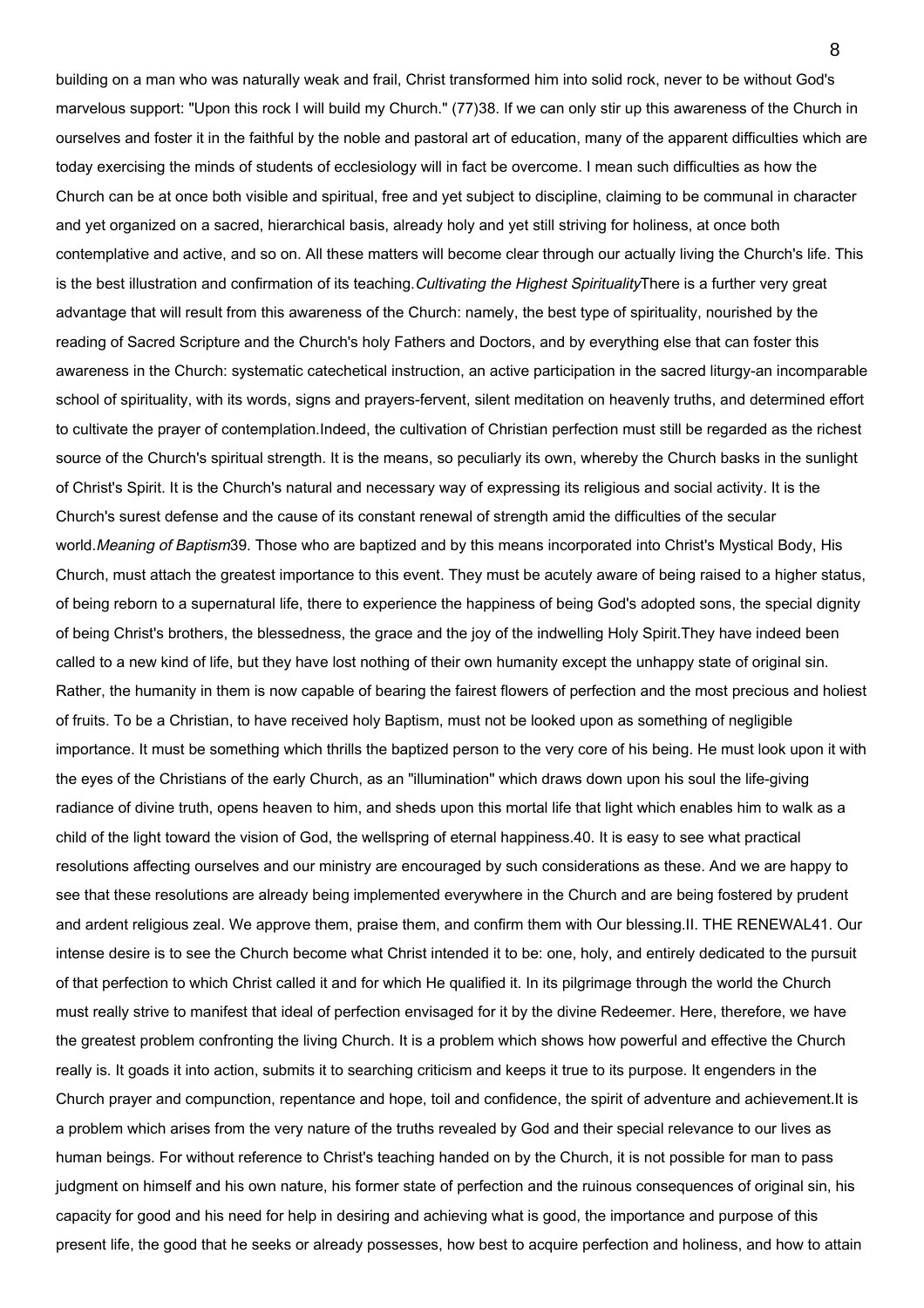to the highest degree of perfection and completeness.Hence the Church must be gripped with an intense and unfailing desire to learn the ways of the Lord. It is Our dearest wish that all those valuable discussions concerning Christian perfection which have gone on for so many centuries in the Church, shall once again receive the importance they deserve and arouse the faithful, not indeed to formulate new rules of spirituality, but to generate new energies in striving after the holiness which Christ has taught us. His own words and example, his guidance and assistance, have made it possible for us to know about this holiness and to desire it and achieve it. This method of spirituality which is confirmed by the custom and tradition of the Church, established by the united action of its members, and exemplified in the outstanding lives of the Saints. And to Sanctify the World42. The very external conditions in which the Church finds itself give added impetus to this striving for religious and moral perfection, for the Church cannot remain indifferent to or unaffected by the changes which take place in the world around. They influence, modify, and condition its course of action in all sorts of ways. As we know, the Church does not exist in isolation from the world. It lives in the world, and its members are consequently influenced and guided by the world. They imbibe its culture, are subject to its laws and adopt its customs. This intimate contact with the world is continually creating problems for the Church and at the present time these problems are extremely acute.The Christian life, as encouraged and preserved by the Church, must resist every possible source of deception, contamination, or restriction of its freedom. It must guard against these things as it would guard against contamination by error or evil. Yet at the same time it must not only adapt itself to the forms of thought and living which a temporal environment induces, one might almost say imposes, on it-provided, of course, such forms are not incompatible with the basic principles of its religious and moral teaching-but it must also strive to approach these forms and to correct, ennoble, encourage, and sanctify them. And this demands of the Church a continual process of self-examination and re-appraisal of its external conduct. This in fact is what the present era is demanding of the Church with such insistence and earnestness. Help From the Council 43. Here again the timing of this Council is most opportune. Its principal aim is to be pastoral in character, to renew the code of Canon Law and to make the practice of the Christian life easier, in so far as this can be done consistently with its divine nature.Hence the Council is a great success even now, before the promulgation of most of the decrees expected of it. It is stirring the minds of pastors and faithful alike and inspiring them to preserve and increase the supernatural integrity of the Christian life. It is serving as a reminder to everyone of his duty in conscience to ensure that his daily conduct bears this authentic stamp firmly imprinted upon it. It is encouraging the remiss to become good, the good to become better. These, in their turn, are being inspired with the spirit of generosity; the generous are being drawn toward sanctity. In addition, the Council is revealing new ways of acquiring holiness. Love is sharpened to the point of inventiveness, and we find a new enthusiasm for a life of virtue and Christian heroism.44. It will be for the Council, naturally, to decide what reforms are to be introduced into the Church's legislation and discipline. The post-conciliar committees, or commissions-especially the Commission for the Revision of Canon Law, which has already been set up-will concern themselves with the task of formulating in concrete terms the recommendations of the Ecumenical Synod. It will be your duty, therefore, Venerable Brethren, to indicate to us what decisions are required for purifying and rejuvenating the Church's image. Let Us, for Our part, give public expression once again to this resolve of Ours to do all We can to sponsor this reform.How often in past centuries has the determination to instigate reforms been associated with the holding of ecumenical councils! Let it be so once more; but this time not with a view to removing any specific heresies concerning the Church, or to remedying any public disordersfor disorders of this sort have not, thank God, raised their head in our midst-but rather with a view to infusing fresh spiritual vigor into Christ's Mystical Body considered as a visible society, and to purifying it from the defects of many of its members and urging it on to the attainment of new virtue.The Kind of Reform Necessary45. In order, with God's help, to achieve this result, allow Us to put before you certain considerations designed to facilitate such reforms, to give you the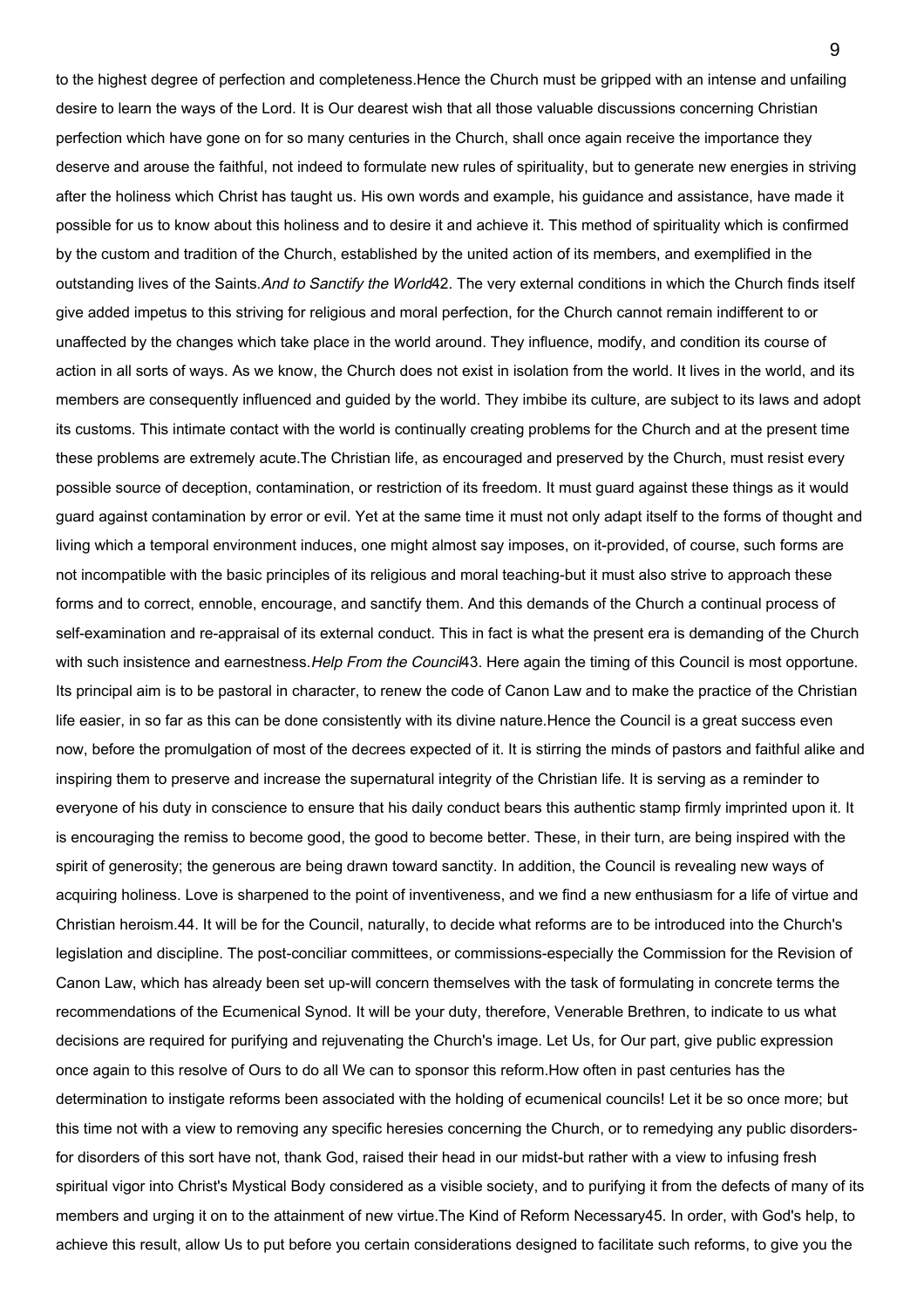necessary courage to instigate them-for they are bound to involve you in certain sacrifices-and to outline some general principles for their more effective implementation. Church's Nature Not Involved46. First We must lay down a few rules to guide us in the work of reform. Obviously, there can be no question of reforming the essential nature of the Church or its basic and necessary structure. To use the word reform in that context would be to misuse it completely. We cannot brand the holy and beloved Church of God with the mark of infidelity. We must consider our membership in it as one of our greatest blessings. It testifies to our spirit "that we are the children of God." (28) No, it is not pride nor arrogance nor obstinacy nor stupidity nor folly that makes us so sure of being living, genuine members of Christ's Body, the authentic heirs of His Gospel, the lawful successors of the Apostles. It is a firm faith, a joyous conviction. We hold in our possession that great heritage of truth and holiness which characterizes the Catholic Church of the present day, preserving intact the living heritage of the original apostolic tradition.That is our boast, if you like. It is rather our reason for giving thanks continually to God. (29) It is also the reason why we feel ourselves bound by a graver responsibility before God, to whom we are accountable for so great a benefit, and before the Church in which we must arouse this same conviction together with the desire and resolve to guard this treasure, this "deposit," as St. Paul calls it. (30) We have a responsibility too toward our separated brothers and toward all men, so that all may share with us the gift of God.Restoration, But Not Reduction47. In this context, therefore, when we speak about reform we are not concerned to change things, but to preserve all the more resolutely the characteristic features which Christ has impressed on His Church. Or rather, we are concerned to restore to the Church that ideal of perfection and beauty that corresponds to its original image, and that is at the same time consistent with its necessary, normal and legitimate growth from its original, embryonic form into its present structure.No one should deceive himself into thinking that the Church which has now become a vast, magnificent, and majestic temple built to the glory of God, should be reduced to the modest proportions which it had in its earliest days, as though this minimal form were the only one that is genuine and lawful. Nor should one conceive the desire of renewing the whole structure of the Church just by taking account of the special spiritual gifts (charism) of some of its members. Some imagine that the only genuine renewal of the Church is one which is born from the ideas of a few, admittedly zealous, people who not infrequently consider themselves divinely inspired. Their vain dreams of the wrong sort of renewal could easily defile the very shape which the Church ought to have.We must love and serve the Church as it is, wisely seeking to understand its history and to discover with humility the will of God who guides and assists it, even when He permits human weakness to eclipse the splendor of its countenance and the holiness of its activity. It is precisely this holiness and splendor which we are endeavoring to discover and promote.Avoid Over-Adapting48. We must strengthen these convictions in ourselves if we are also to avoid another danger which the desire for reform can produce, not so much in us pastors, who are restrained by the proper awareness of our sacred duty, as in many of the faithful, who think that the reform of the Church should consist principally in adapting its way of thinking and acting to the customs and temper of the modern secular world. The fascination of worldly life today is very powerful indeed, and many people regard conformity to it as an inescapable and indeed a wise course to take. Hence, those who are not deeply rooted in the faith and in the observance of the Church's laws, readily imagine that the time is ripe to adjust themselves to worldly standards of living, on the assumption that these are the best and only possible ones for a Christian to adopt.This craving for uniformity is observable even in the realm of philosophy (it is extraordinary how much weight is attached to fashion in a province where the mind ought to be free and independent, anxious only to arrive at the truth, and bowing to the authority of none but proved masters). It is observable also in the realm of ethics, making it more and more perplexing and difficult to define moral rectitude and the right conduct of life. False Philosophies49. In addition we are confronted with the doctrine of Naturalism, which attempts to undermine the fundamental conception of Christianity. Relativism, too, seeks to justify everything, and treats all things as of equal value. It assails the absolute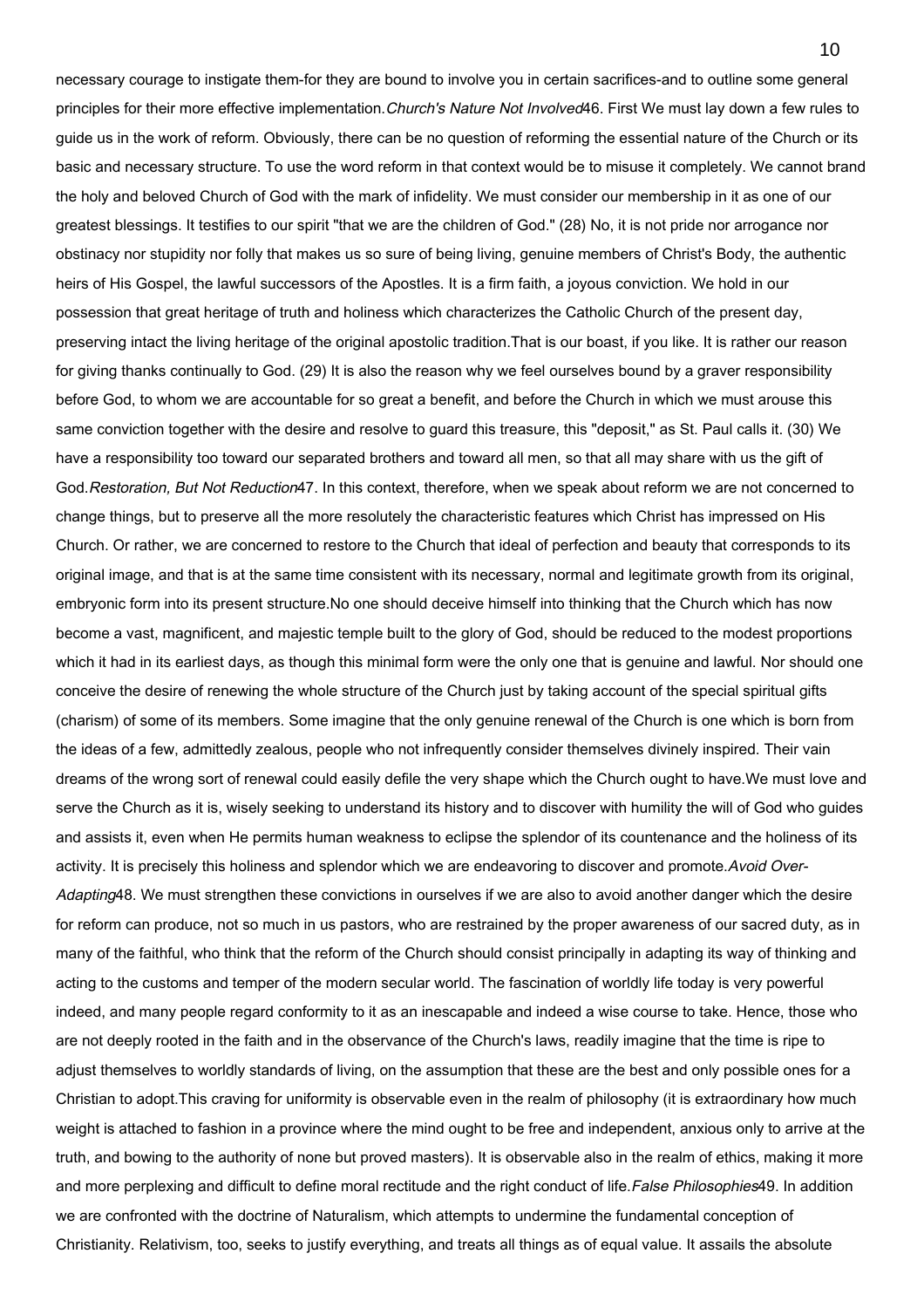character of Christian principles.We are also confronted with the growing tendency to prune away from the Christian life everything that requires effort or causes inconvenience. It rejects as vain and futile the practice of Christian asceticism and the contemplation of the things of God.Indeed, sometimes even the apostolic desire for a ready passport into secular society and the determination to make oneself acceptable to men and particularly to the youth of today, prompts certain people to lay aside the principles which characterize our faith and to reject the sort of dignity which gives meaning and force to our determination to make contact with others and makes our teaching effective. Is it not, perhaps, true that some of the younger clergy and religious, in their laudable endeavor to come closer to the masses and to particular groups, aim at becoming like them rather than different from them? By this worthless imitation they forfeit the real value and effectiveness of their endeavors.We must be in the world, but not of it. These important words of Christ are especially relevant at the present time, difficult though they may be to put into practice. It will be well for us if Christ, who lives always to make intercession for us, (31) includes us moderns in the wonderful prayer He addressed to His heavenly Father: "I pray not that thou shouldst take them out of the world, but that thou shouldst keep them from evil." (32)Aggiornamento the Guiding Principle50. The purpose of this exhortation of Ours is not to lend substance to the belief that perfection consists in rigidly adhering to the methods adopted by the Church in the past and refusing to countenance the practical measures commonly thought to be in accord with the character of our time. These measures can be put to the test. We cannot forget Pope John XXIII's word aggiornamento which We have adopted as expressing the aim and object of Our own pontificate. Besides ratifying it and confirming it as the guiding principle of the Ecumenical Council, We want to bring it to the notice of the whole Church. It should prove a stimulus to the Church to increase its ever growing vitality and its ability to take stock of itself and give careful consideration to the signs of the times, always and everywhere "proving all things and holding fast that which is good" (33) with the enthusiasm of youth. Obedience to Christ's Will51. But let Us repeat once again for our common admonition and profit: the Church will rediscover its youthful vitality not so much by changing its external legislation, as by submitting to the obedience of Christ and observing the laws which the Church lays upon itself with the intention of following in Christ's footsteps. Herein lies the secret of the Church's renewal, its metanoia, to use the Greek term, its practice of perfection. Not Less, Perhaps More, RequiredEven though the Church, in the reliance which it places on the liberty of the modern Christian with his increased awareness of his duties and his greater maturity and practical wisdom in fulfilling them, may make certain of its laws or precepts easier to observe, nevertheless the law retains its essential binding force. The Christian way of life as set forth and interpreted by the Church in its prudent legislation, demands a not inconsiderable degree of loyalty, perseverance and self-sacrifice. It constrains us, as it were, to take the "narrow way" recommended by Our Saviour. (34) It will not require less of us modern Christians than in the past; it may very well require more. It will require a prompt obedience, no less necessary and difficult now than formerly, but it will be all the more meritorious in that it is inspired more by supernatural motives than by natural ones. Conformity to the spirit of the world, the rejection of the rules of Christian asceticism, indifference in the face of the laxity of contemporary morals, emancipation from the authority of wise and lawful superiors, apathy concerning the contradictory forms of modern thought-these are not the things that can give vigor to the Church and fit it to receive the power and strength of the Holy Spirit's gifts. These are not the things which strengthen the Church in its true following of Christ. They neither inject into the Church the watchful spirit of brotherly love, nor do they increase its ability to communicate its message. The only things which can bring these blessings on the Church are the following: the determination to live in acordance with divine grace, faithfulness to the Gospel of Christ, unity in the ranks of the sacred hierarchy and among Christian communities. The follower of Christ is not pliant and cowardly, but loyal and strong.52. We realize that it would take Us too long to describe here, even in barest outline, the way in which the Christian life should be lived today, and We have no intention of embarking on such an undertaking now. In any case, you are well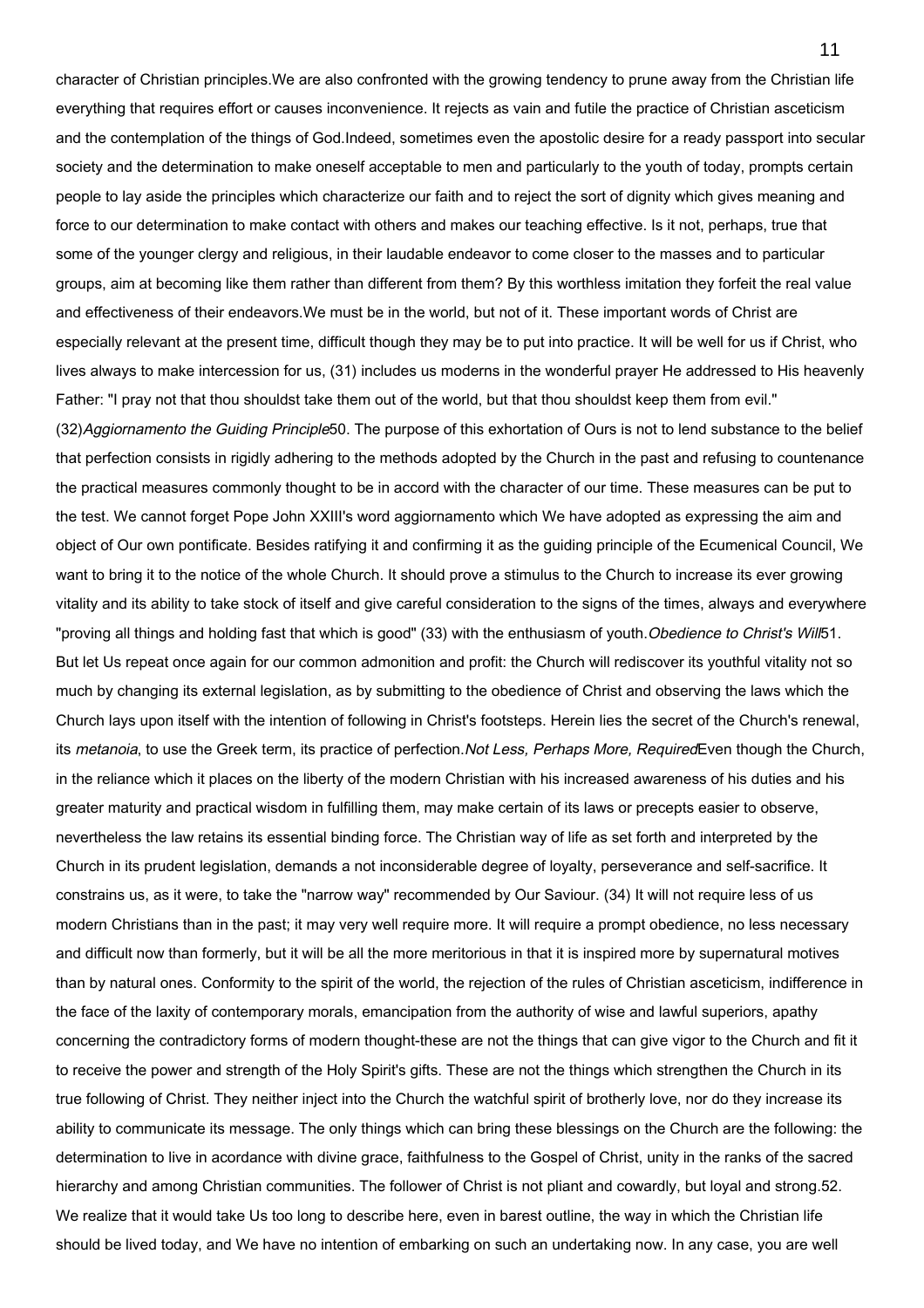aware of the moral needs of our time, and you will not cease in your efforts to bring the faithful to a realization of the dignity, the purity and the seriousness of the Christian life. Nor will you fail to do all you can to denounce, even publicly, the moral dangers and vices of our age. We all remember the solemn exhortations uttered in Holy Scripture: "I know thy works and thy labor and thy patience and how thou canst not bear them that are evil." (35) These words will inspire us to become watchful and diligent pastors. The Ecumenical Council will give us new and profitable instructions, and we should be preparing ourselves even now to welcome them and to put them into effect.Two Fundamental Gospel Precepts53. There are, however, two special points We feel constrained to mention. They have to do with needs and duties which seem to Us to be paramount, and they provide matter for reflection on the general lines of the renewal of ecclesiastical life. The Spirit of Poverty54. The first of them is the spirit of poverty, or rather, the zeal for preserving this spirit. We presume to mention it explicitly in this encyclical letter because of Our conviction of the prominence which this precept receives in Christ's holy Gospel. It is a fundamental element of that divine plan by which we are destined to win the kingdom of God, and yet it is greatly jeopardized by the modern trend to set so much store by wealth.The zeal for the spirit of poverty is vitally necessary if we are to realize the many failures and mistakes we have made in the past, and learn the principle on which we must now base our way of life and how best to proclaim the religion of Christ. To Be Subject to New RegulationsOne further reason for Our mentioning it here is the difficulty we all find in practicing it. It is Our intention to issue special canonical regulations on this subject, but We do ask you, Venerable Brethren, for the support of your agreement, your counsel and your example. It is your task to interpret with authority the movements and inspirations of the Holy Spirit in the Church, and We rely on you to make clear to pastors and people how the spirit of poverty should regulate everything they do and say. As the Apostle Paul admonished Us: "Let this mind be in you, which was also in Christ Jesus." (36) We rely on you to indicate to us what decisions and regulations we should together make binding on the Church, so that we may base our confidence more on the help of God and on spiritual values, than on fallible, human means. The directives we need are such as will teach us and the men of this era that spiritual goods far outweigh economic goods, the possession and use of which should be regulated and subordinated to the conduct and advantage of our apostolic mission. No Conflict with Economic Realities55. The spirit of poverty is a special mark of Christ's Gospel. This passing reference to its necessity and excellence does not, however, relieve Us of Our obligation of pointing out that zeal for poverty is no obstacle to the proper understanding and rightful application of the important laws of economics. This is a subject which has made great strides within recent years. It has been responsible for the progress of civilization, especially in its human and social aspects. But We consider that the inner freedom which results from zeal for evangelical poverty makes us in fact more sensitive to the human aspects of economic questions, and better fitted to understand them. We can pass, where necessary, a calm and often severe judgment on wealth and on the luxuries of life. We can come promptly and generously to the aid of those in need, and do our utmost to ensure that wealth, far from being a source of conflict, selfishness and pride amongst men, shall be used justly and equitably for the good of all, and distributed with greater foresight. In all that concerns these external goods-goods which are indeed inferior to those that are spiritual and eternal, but which are nevertheless necessary in this present life-the student of the Gospel can come to a prudent decision. He has a real, human contribution to make in this field. We are most keenly interested in science, technology, and especially in work. The bread which they produce is sacred, whether destined for the table or the altar. This is the Church's traditional social teaching, and it leaves no room for doubt. It is a salutary doctrine. We readily seize this opportunity of confirming it by Our own authority. Supreme Position of Charity56. The other point We wish to raise has to do with the cultivation of charity, a subject, surely, which is already of deepest concern to you, for charity is the very heart and center of the plan of God's providence as revealed in both the Old and New Testament. Are We not right in saying that charity is the goal of the Church's practice of the spiritual life? Is it not true to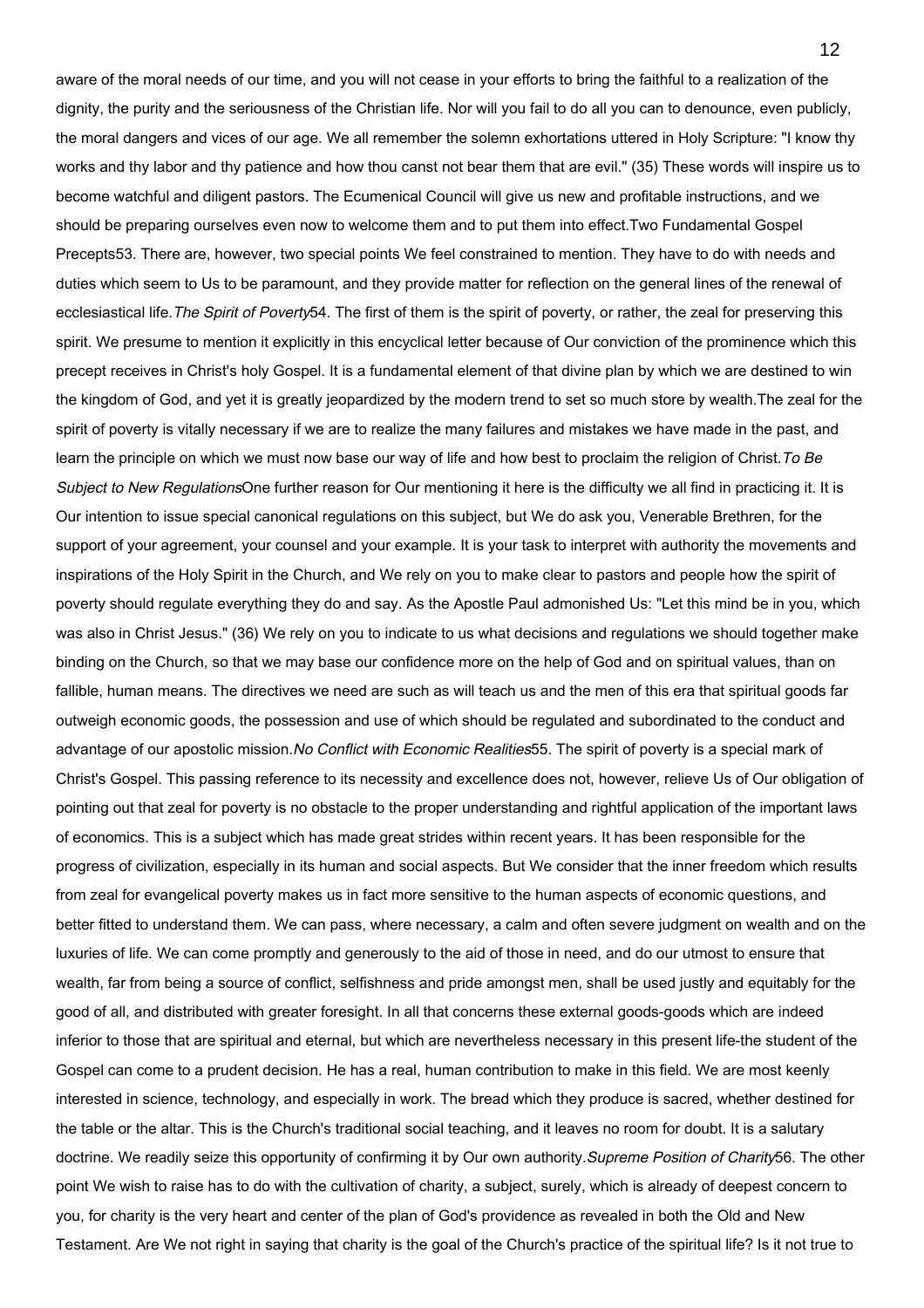say that the more perfect and more joyful realization of charity is the goal of all theological study and of the practice of Christian piety? Both these things encourage Us to meditate on the scriptural and sacramental treasures of which the Church is heir, guardian, mistress, and minister.In full agreement with Our predecessors, with those saints whom our age has given to the Church on earth and in heaven, and with the devout instincts of the faithful, We are convinced that charity should today assume its rightful, foremost position in the scale of religious and moral values-and not just in theory, but in the practice of the Christian life. And this applies not only to the charity we show toward God who has poured out the abundance of His love upon us, but also to the charity which we in turn should lavish on our brothers, the whole human race.Charity is the key to everything. It sets all to rights. There is nothing which charity cannot achieve and renew. Charity "beareth all things, believeth all things, hopeth all things, endureth all things." (37) Who is there among us who does not realize this? And since we realize it, is not this the time to put it into practice? Mary, a Most Loving Teacher57. This ideal of Christian perfection that We have set before you-a lofty, yet a lowly one-puts Us in mind of Mary, the holiest of Virgins, who reflects the ideal most perfectly and most wonderfully in her own person. Her life on earth was in fullest accord with this ideal, and now in heaven she enjoys its glory and blessedness. Devotion to the Mother of God is happily flourishing in the Church in this day and age, and We gladly take this opportunity of expressing Our admiration for Mary, the Holy Virgin Mother of Christ, the Mother of God and men, the model of Christian perfection, the mirror of true virtue, the pride of our humanity.We regard devotion to the Mother of God as of paramount importance in living the life of the Gospel. When We made Our pilgrimage to the Holy Places, it was Our dearest wish to learn from her the lesson of true Christianity-from her who is the most blessed, lovable, humble and unsullied of creatures, privileged as she was to give human flesh in its original innocence and beauty to the eternal Word of God.And now, Venerable Brethren, while discussing with you the spiritual and moral renewal of the Church's life, it is to her that We turn Our imploring gaze, for she is a most loving teacher of the way in which we must live.III. THE DIALOGUE58. Under this third heading we must examine the mental attitude which the Catholic Church must adopt regarding the contemporary world. What contacts ought it to make at the present time with human society?-seeing that the Church's ever-increasing self-awareness and its struggle to model itself on Christ's ideal can only result in its acting and thinking quite differently from the world around it, which it is nevertheless striving to influence. Motives for Dialogue59. The Gospel clearly warns us of this difference and the need to keep ourselves distinct from the world. By the world, here, is meant either those human beings who are opposed to the light of faith and the gift of grace, those whose naive optimism betrays them into thinking that their own energies suffice to win them complete, lasting, and gainful prosperity, or, finally, those who take refuge in an aggressively pessimistic outlook on life and maintain that their vices, weaknesses and moral ailments are inevitable, incurable, or perhaps even desirable as sure manifestations of personal freedom and sincerity.The Gospel of Christ recognizes the existence of human infirmities. It recognizes and denounces them with penetrating and often fierce sincerity. Yet it also understands them and cures them. It does not cherish the illusion that man is naturally good and self-sufficient, and needs only the ability to express himself as he pleases. Nor does it countenance a despairing acquiescence in the irremedial corruption of human nature. Christ's Gospel is light, newness, strength, salvation, and rebirth. It brings to birth a new and different kind of life, the marvels of which are proclaimed in the pages of the New Testament. Hence the admonition which St. Paul gives: "Do not be conformed to this world, but be reformed in the newness of your mind, that you may prove what is the good and the acceptable and the perfect will of God " (38)60. This difference between the Christian and the worldly life also arises from the fact that we are conscious of having been truly justified. Justification is produced in us by our sharing in the paschal mystery, particularly in Baptism, which is truly a rebirth, as St. Paul teaches: "All who are baptized in Christ Jesus are baptized in his death. For we are buried together with him by baptism into death: that as Christ is risen from the dead by the glory of the Father, so we also may walk in newness of life." (39)61.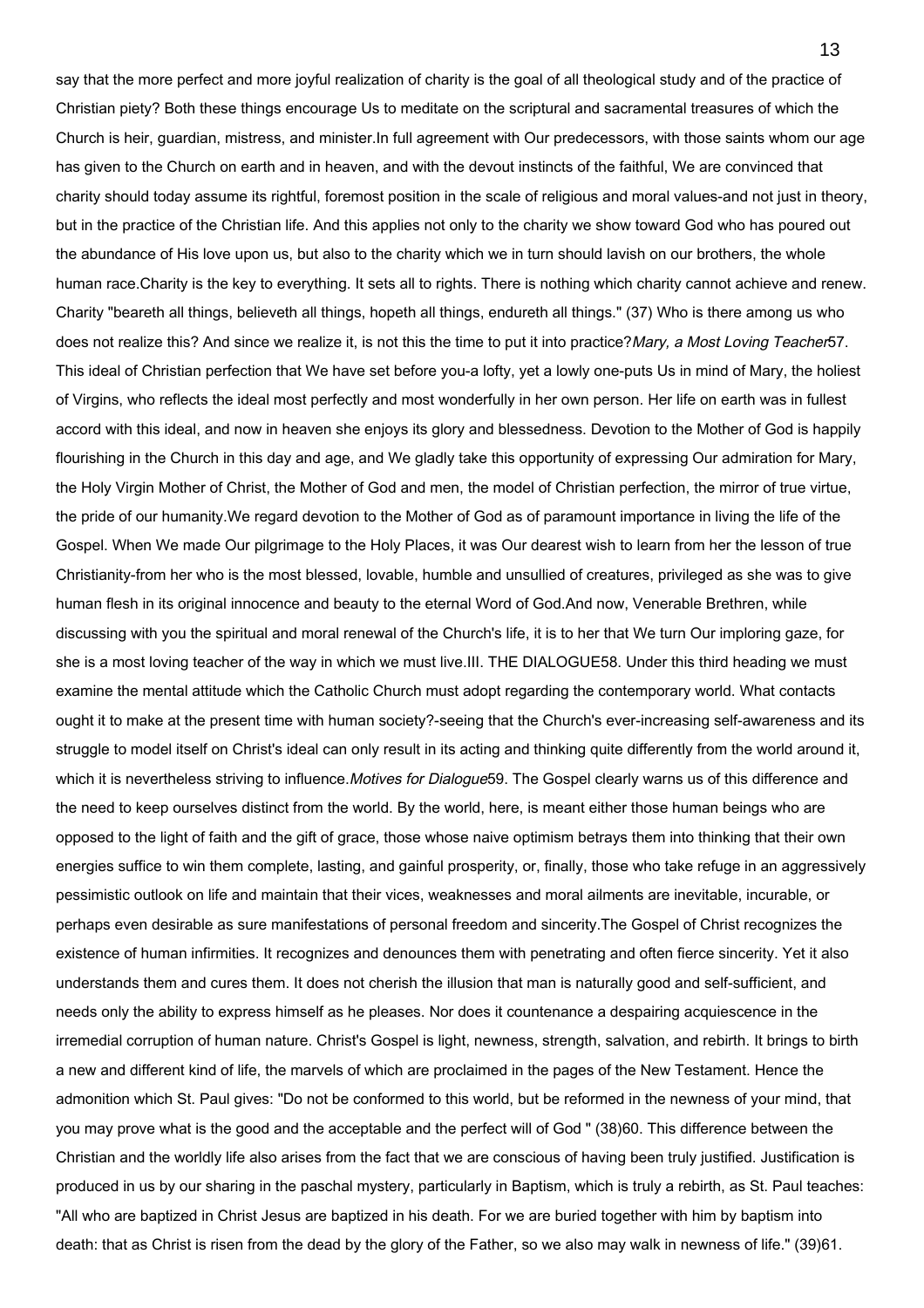The modern Christian will do well, therefore, to reflect on this special and marvelous kind of life. He will thus be enabled to rejoice in the dignity that is his, to avoid the plague of human wretchedness which is everywhere around him, and to escape the seduction of human glory.62. The Apostle of the Gentiles had this to say to the Christian of his day: "Bear not the yoke with unbelievers. For what participation hath justice with injustice? Or what fellowship hath light with darkness? . . . Or what part hath the faithful with the unbeliever?" (40) Hence the duty of modern educators and teachers in the Church of reminding young Catholics of their privileged position and of their obligation to live in the world, but not as the world lives. As Jesus Christ said in His prayer for His apostles: "I pray not that thou shouldst take them out of the world, but that thou shouldst keep them from evil. They are not of the world, as I also am not of the world.'' (41) Church makes this prayer its own. Not Aloof, but Concerned and Loving3. The fact that we are distinct from the world does not mean that we are entirely separated from it. Nor does it mean that we are indifferent to it, afraid of it, or contemptuous of it. When the Church distinguishes itself from humanity, it does so not in order to oppose it, but to come closer to it. A physician who realizes the danger of disease, protects himself and others from it, but at the same time he strives to cure those who have contracted it. The Church does the same thing. It does not regard God's mercy as an exclusive privilege, nor does the greatness of the privilege it enjoys make it feel unconcerned for those who do not share it. On the contrary, it finds in its own salvation an argument for showing more concern and more love for those who live close at hand, or to whom it can go in its endeavor to make all alike share the blessing of salvation. The Term Explained64. If, as We said, the Church realizes what is God's will in its regard, it will gain for itself a great store of energy, and in addition will conceive the need for pouring out this energy in the service of all men. It will have a clear awareness of a mission received from God, of a message to be spread far and wide. Here lies the source of our evangelical duty, our mandate to teach all nations, and our apostolic endeavor to strive for the eternal salvation of all men. Merely to remain true to the faith is not enough. Certainly we must preserve and defend the treasure of truth and grace that we have inherited through Christian tradition. As St. Paul said, "keep that which is committed to thy trust." (42) But neither the preservation nor the defense of the faith exhausts the duty of the Church in regard to the gifts it has been given. The very nature of the gifts which Christ has given the Church demands that they be extended to others and shared with others. This must be obvious from the words: "Going, therefore, teach ye all nations," (43) Christ's final command to His apostles. The word apostle implies a mission from which there is no escaping.To this internal drive of charity which seeks expression in the external gift of charity, We will apply the word "dialogue."65. The Church must enter into dialogue with the world in which it lives. It has something to say, a message to give, a communication to make.66. We are fully aware that it is the intention of the Council to consider and investigate this special and important aspect of the Church's life, and We have no wish to steal its thunder. The Council Fathers must be free to discuss these subjects in detail. Our only concern, Venerable Brethren, is to propose certain points for your consideration before the beginning of the third session, so that we may all gain a clearer understanding of the compelling motives for the Church's dialogue, the methods to be followed and the end in view. Our purpose is to win souls, not to settle questions definitively. Papal Precedents67. In fact no other course is open to Us in view of Our conviction that it is this kind of dialogue that will characterize Our apostolic ministry. From Our predecessors of the past century We have inherited a pastoral outlook and a pastoral approach. Our first teacher is that great and wise pope Leo XIII, who, like the prudent scribe in the Gospel, resembled a householder "who bringeth forth out of his treasure new things and old." (44) With all the dignity of the magisterial authority of the Holy See, he devoted himself wholeheartedly to finding a Christian solution to the problems of this modern age. Our other teachers are his successors, who, as you know, followed closely in his footsteps.68. How truly wonderful is the inheritance of doctrinal riches bequeathed to Us by Our predecessors, and especially by Pius XI and Pius XII! Providentially they strove to bridge, as it were, the gap between divine and human wisdom, using not the language of the textbook, but the ordinary language of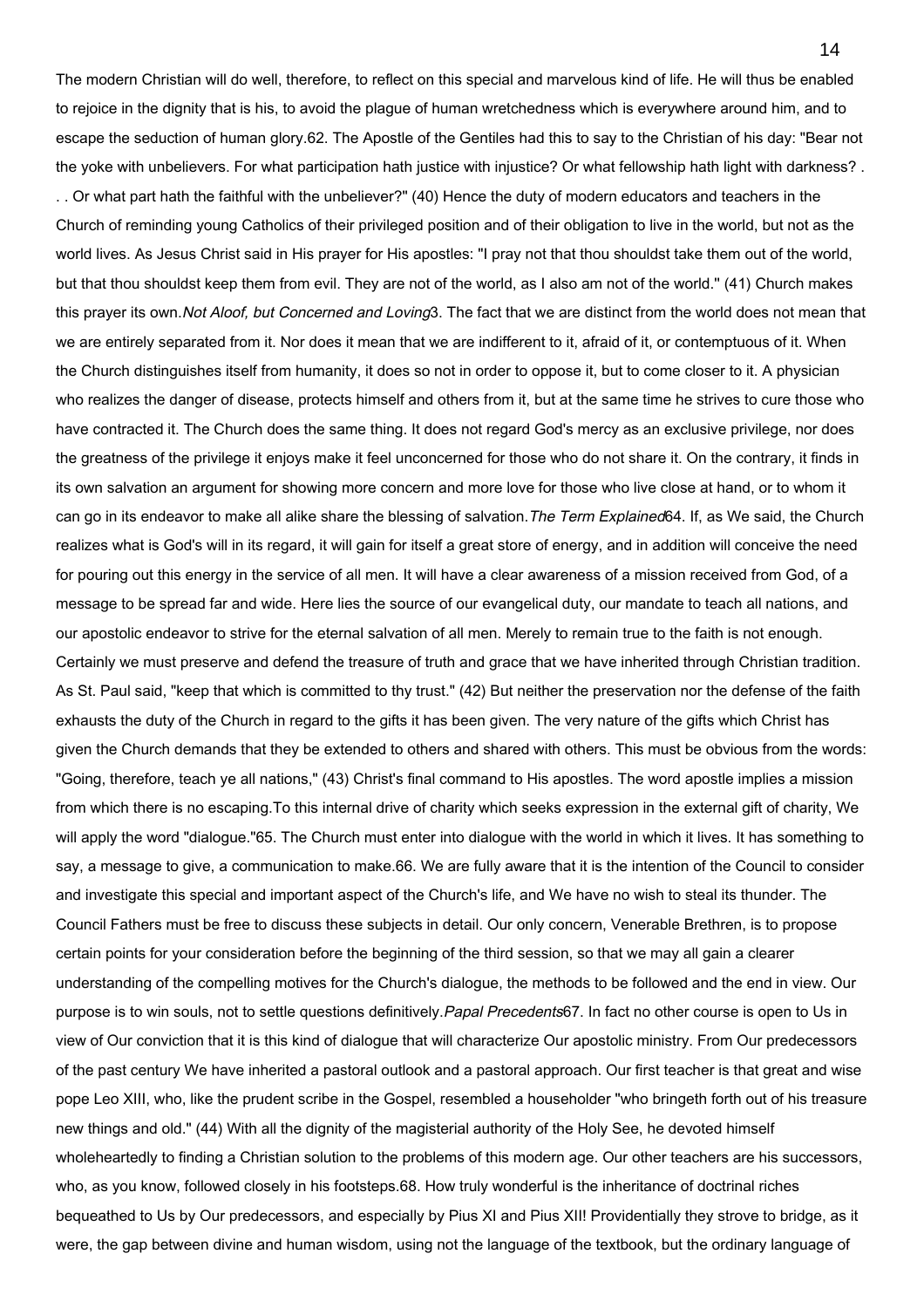contemporary speech. And what was this apostolic endeavor of theirs if not a dialogue?As for Our immediate predecessor, John XXIII, he labored with masterly assurance to bring divine truths as far as may be within the reach of the experience and understanding of modern man. Was not the Council itself given a pastoral orientation, and does it not rightly strive to inject the Christian message into the stream of modern thought, and into the language, culture, customs, and sensibilities of man as he lives in the spiritual turmoil of this modern world? Before we can convert the world-as the very condition of converting the world-we must approach it and speak to it.69. Reluctant as we are to speak of Ourself and to draw attention to Ourself, We feel compelled, in presenting Ourself to the college of bishops and to the Christian people, to speak of Our resolve to persevere in this endeavor. We will strive, so far as Our weakness permits and God gives Us the grace, to approach the world in which God has destined Us to live. We will approach it with reverence, persistence, and love, in an effort to get to know it and to offer it the gifts of truth and grace of which God has made Us custodian. We will strive to make the world share in the divine redemption and in the hope which inspires Us. Engraven on Our heart are those words of Christ which We would humbly but resolutely make Our own: "For God sent not his Son into the world to judge the world, but that the world may be saved by him." (45)The Dialogue of Salvation70. Here, then, Venerable Brethren, is the noble origin of this dialogue: in the mind of God Himself. Religion of its very nature is a certain relationship between God and man. It finds its expression in prayer; and prayer is a dialogue. Revelation, too, that supernatural link which God has established with man, can likewise be looked upon as a dialogue. In the Incarnation and in the Gospel it is God's Word that speaks to us. That fatherly, sacred dialogue between God and man, broken off at the time of Adam's unhappy fall, has since, in the course of history, been restored. Indeed, the whole history of man's salvation is one long, varied dialogue, which marvelously begins with God and which He prolongs with men in so many different ways.In Christ's "conversation" (46) with men, God reveals something of Himself, of the mystery of His own life, of His own unique essence and trinity of persons. At the same time He tells us how He wishes to be known: as Love pure and simple; and how He wishes to be honored and served: His supreme commandment is love. Child and mystic, both are called to take part in this unfailing, trustful dialogue; and the mystic finds there the fullest scope for his spiritual powers.Sheds Light On New Dialogue71. This relationship, this dialogue, which God the Father initiated and established with us through Christ in the Holy Spirit, is a very real one, even though it is difficult to express in words. We must examine it closely if we want to understand the relationship which we, the Church, should establish and foster with the human race. Ours the Initiative72. God Himself took the initiative in the dialogue of salvation. "He hath first loved us." (47) We, therefore, must be the first to ask for a dialogue with men, without waiting to be summoned to it by others. Love the Inducement73. The dialogue of salvation sprang from the goodness and the love of God. "God so loved the world as to give His only begotten Son." (48) Our inducement, therefore, to enter into this dialogue must be nothing other than a love which is ardent and sincere. Neither Limited, Self-Seeking, Nor Coercive74. The dialogue of salvation did not depend on the merits of those with whom it was initiated, nor on the results it would be likely to achieve. "They that are whole need not the physician." (49) Neither, therefore, should we set limits to our dialogue or seek in it our own advantage.75. No physical pressure was brought on anyone to accept the dialogue of salvation; far from it. It was an appeal of love. True, it imposed a serious obligation on those toward whom it was directed (50) but it left them free to respond to it or to reject it. Christ adapted the number of His miracles (51) and their demonstrative force to the dispositions and good will of His hearers (52) so as to help them to consent freely to the revelation they were given and not to forfeit the reward for their consent.Hence although the truth we have to proclaim is certain and the salvation necessary, wedare not entertain any thoughts of external coercion. Instead we will use the legitimate means of human friendliness, interior persuasion, and ordinary conversation. We will offer the gift of salvation while respecting the personal and civic rights of the individual.But Universal76. The dialogue of salvation was made accessible to all. It applied to everyone without distinction. (53) Hence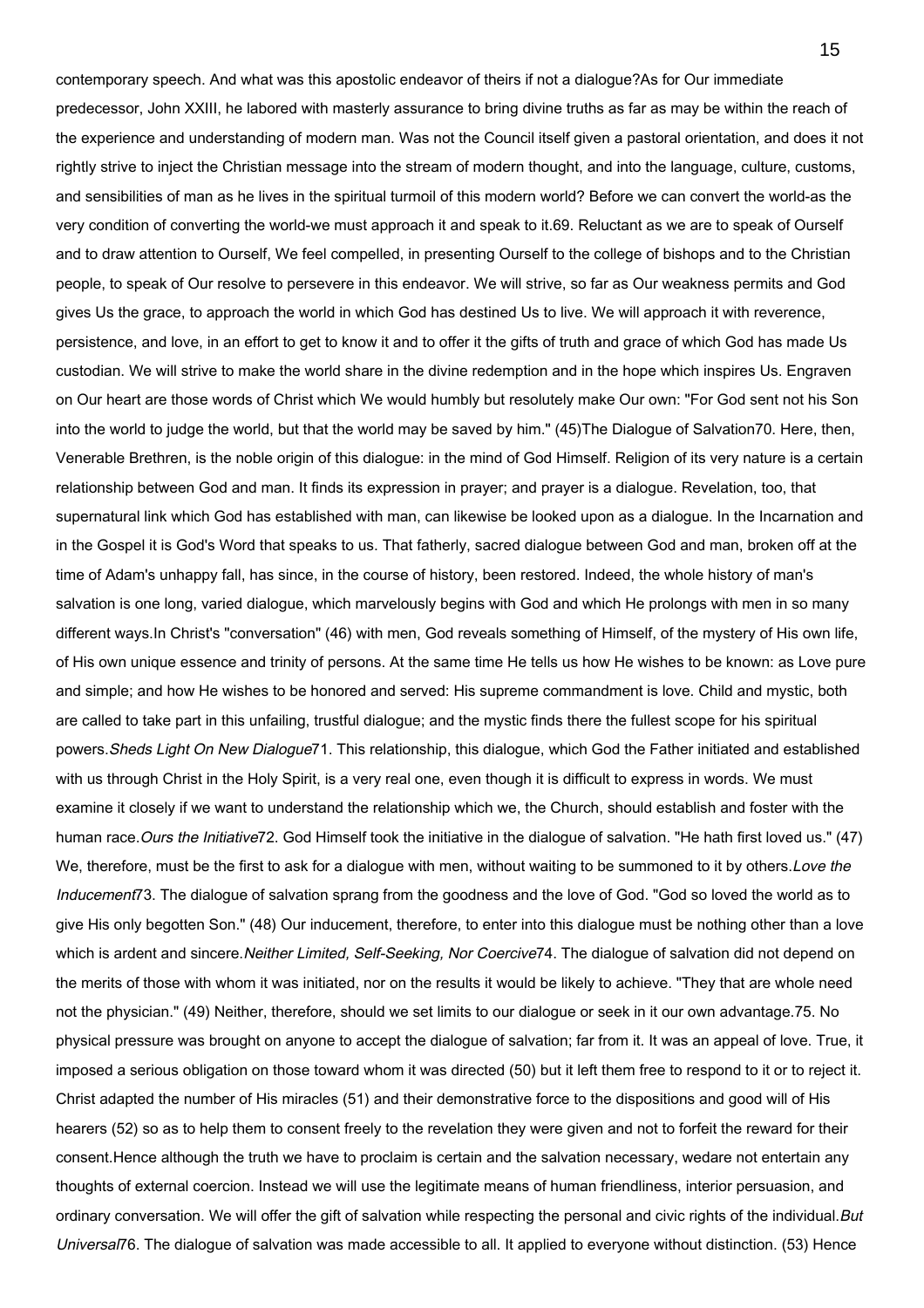our dialogue too should be as universal as we can make it. That is to say, it must be catholic, made relevant to everyone, excluding only those who utterly reject it or only pretend to be willing to accept it.And Persevering77. Before it could be completely successful the dialogue of salvation had normally to begin in small things. It progressed gradually step by step. (54) Our dialogue too must take cognizance of the slowness of human and historical development, and wait for the hour when God may make it effective. We should not however on that account postpone until tomorrow what we can accomplish today. We should be eager for the opportune moment and sense the preciousness of time. (55) Today, every day, should see a renewal of our dialogue. We, rather than those to whom it is directed, should take the initiative.Dialogue As A Method78. Clearly, relationships between the Church and the world can be effective in a great variety of ways. The Church could perhaps justifiably reduce such contacts to a minimum, on the plea that it wishes to isolate itself from secular society. It might content itself with conducting an inquiry into the evils current in secular society, condemning them publicly, and fighting a crusade against them. On the other hand, it might approach secular society with a view to exercising a preponderant influence over it, and subjecting it to a theocratic power; and so on. Best of Possible ApproachesBut it seems to Us that the sort of relationship for the Church to establish with the world should be more in the nature of a dialogue, though theoretically other methods are not excluded. We do not mean unrealistic dialogue. It must be adapted to the intelligences of those to whom it is addressed, and it must take account of the circumstances. Dialogue with children is not the same as dialogue with adults, nor is dialogue with Christians the same as dialogue with non-believers. But this method of approach is demanded nowadays by the prevalent understanding of the relationship between the sacred and the profane. It is demanded by the dynamic course of action which is changing the face of modern society. It is demanded by the pluralism of society, and by the maturity man has reached in this day and age. Be he religious or not, his secular education has enabled him to think and speak, and conduct a dialogue with dignity.79. Moreover, the very fact that he engages in a dialogue of this sort is proof of his consideration and esteem for others, his understanding and his kindness. He detests bigotry and prejudice, malicious and indiscriminate hostility, and empty, boastful speech.If, in our desire to respect a man's freedom and dignity, his conversion to the true faith is not the immediate object of our dialogue with him, we nevertheless try to help him and to dispose him for a fuller sharing of ideas and convictions.80. Our dialogue, therefore, presupposes that there exists in us a state of mind which we wish to communicate and to foster in those around us. It is the state of mind which characterizes the man who realizes the seriousness of the apostolic mission and who sees his own salvation as inseparable from the salvation of others. His constant endeavor is to get everyone talking about the message which it has been given to him to communicate.Its Proper Characteristics81. Dialogue, therefore, is a recognized method of the apostolate. It is a way of making spiritual contact. It should however have the following characteristics:1) Clarity before all else; the dialogue demands that what is said should be intelligible. We can think of it as a kind of thought transfusion. It is an invitation to the exercise and development of the highest spiritual and mental powers a man possesses. This fact alone would suffice to make such dialogue rank among the greatest manifestations of human activity and culture. In order to satisfy this first requirement, all of us who feel the spur of the apostolate should examine closely the kind of speech we use. Is it easy to understand? Can it be grasped by ordinary people? Is it current idiom?2) Our dialogue must be accompanied by that meekness which Christ bade us learn from Himself: "Learn of me, for I am meek and humble of heart." (56) It would indeed be a disgrace if our dialogue were marked by arrogance, the use of bared words or offensive bitterness. What gives it its authority is the fact that it affirms the truth, shares with others the gifts of charity, is itself an example of virtue, avoids peremptory language, makes no demands. It is peaceful, has no use for extreme methods, is patient under contradiction and inclines towards generosity.3) Confidence is also necessary; confidence not only in the power of one's own words, but also in the good will of both parties to the dialogue. Hence dialogue promotes intimacy and friendship on both sides. It unites them in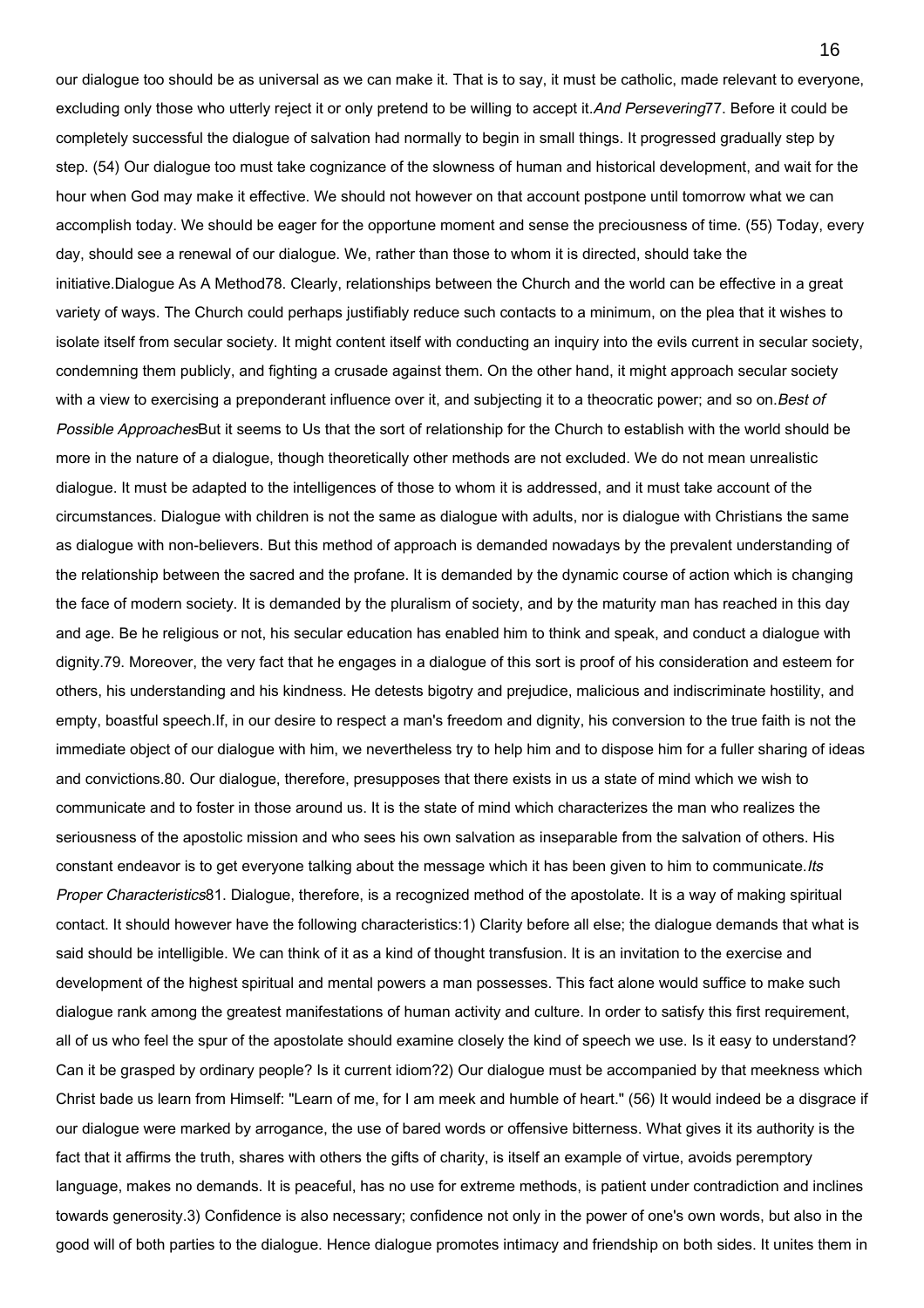a mutual adherence to the Good, and thus excludes all self-seeking.4) Finally, the prudence of a teacher who is most careful to make allowances for the psychological and moral circumstances of his hearer, (57) particularly if he is a child, unprepared, suspicious or hostile. The person who speaks is always at pains to learn the sensitivities of his audience, and if reason demands it, he adapts himself and the manner of his presentation to the susceptibilities and the degree of intelligence of his hearers.82. In a dialogue conducted with this kind of foresight, truth is wedded to charity and understanding to love. Deeper Knowledge Through Wider Exposure83. And that is not all. For it becomes obvious in a dialogue that there are various ways of coming to the light of faith and it is possible to make them all converge on the same goal. However divergent these ways may be, they can often serve to complete each other. They encourage us to think on different lines. They force us to go more deeply into the subject of our investigations and to find better ways of expressing ourselves. It will be a slow process of thought, but it will result in the discovery of elements of truth in the opinion of others and make us want to express our teaching with great fairness. It will be set to our credit that we expound our doctrine in such a way that others can respond to it, if they will, and assimilate it gradually. It will make us wise; it will make us teachers.Modes of Dialogue84. Consider now the form which the dialogue of salvation takes, and the manner of exposition .85. It has many forms. If necessary it takes account of actual experience. It chooses appropriate means. It is unencumbered by prejudice. It does not hold fast to forms of expression which have lost their meaning and can no longer stir men's minds. The Crucial Question86. We are faced here with a serious problem: how is the Church to adapt its mission to the particular age, environment, educational and social conditions of men's lives?87. To what extent should the Church adapt itself to the historical and local circumstances in which it has to exercise its mission? How is it to guard against the danger of relativism which would make it untrue to its own dogmas and moral principles? And yet how can it fit itself to approach all men and bring salvation to all, becoming on the example of the Apostle Paul "all things to all men," that all may be saved? (58) Preliminary ConditionsSince the world cannot be saved from the outside, we must first of all identify ourselves with those to whom we would bring the Christian message-like the Word of God who Himself became a man. Next we must forego all privilege and the use of unintelligible language, and adopt the way of life of ordinary people in all that is human and honorable. Indeed, we must adopt the way of life of the most humble people, if we wish to be listened to and understood. Then, before speaking, we must take great care to listen not only to what men say, but more especially to what they have it in their hearts to say. Only then will we understand them and respect them, and even, as far as possible, agree with them.Furthermore, if we want to be men's pastors, fathers and teachers, we must also behave as their brothers. Dialogue thrives on friendship, and most especially on service. All this we must remember and strive to put into practice on the example and precept of Christ. (59)Dangers88. But the danger remains. Indeed, the worker in the apostolate is under constant fire. The desire to come together as brothers must not lead to a watering down or whittling away of truth. Our dialogue must not weaken our attachment to our faith. Our apostolate must not make vague compromises concerning the principles which regulate and govern the profession of the Christian faith both in theory and in practice.An immoderate desire to make peace and sink differences at all costs (irenism and syncretism) is ultimately nothing more than skepticism about the power and content of the Word of God which we desire to preach. The effective apostle is the man who is completely faithful to Christ's teaching. He alone can remain unaffected by the errors of the world around him, the man who lives his Christian life to the full. Direction from the Council89. We believe that when the Ecumenical Council comes to deal with the problems relating to the Church's activity in the modern world, it will give the doctrinal and practical rules needed for the proper conduct of our dialogue with our contemporaries. We believe too that in matters relating to the Church's actual apostolic mission and the many changing circumstances in which it is exercised, the supreme authority of the Church will in every instance determine wise, effective and clear aims, principles, and methods, so that a lively and effective dialogue may be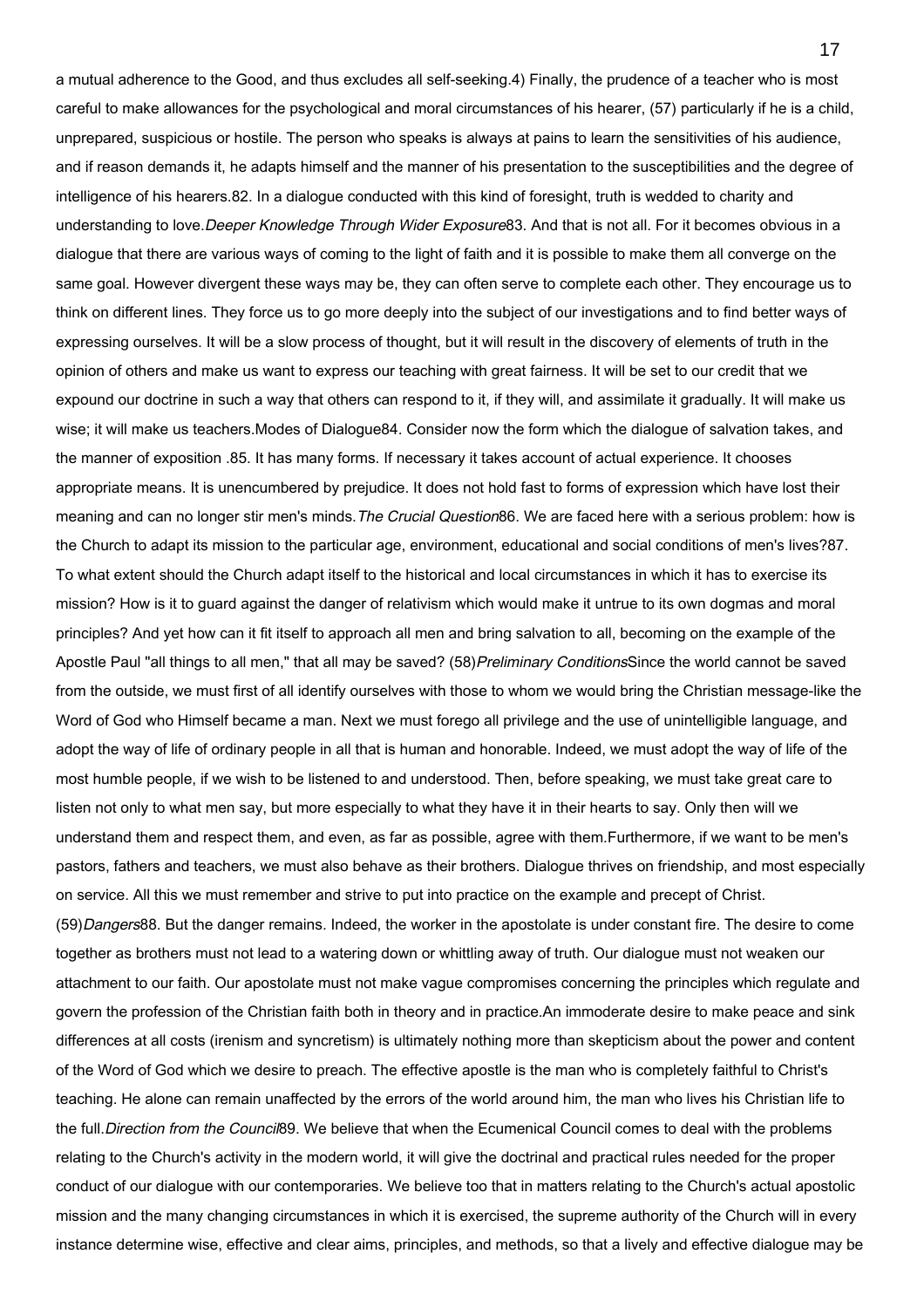assured and lasting. Preaching the Primary Apostolate90. However, leaving aside this aspect of the matter, We want to stress once more the very important place that preaching still has, especially in the modern Catholic apostolate and in connection with the dialogue which is Our present concern. No other form of communication can take its place; not even the exceptionally powerful and effective means provided by modern technology: the press, radio and television.In effect, the apostolate and sacred preaching are more or less synonymous terms. Preaching is the primary apostolate. Our ministry, Venerable Brethren, is before all else the ministry of the Word. We are well aware of this, but it is good to remind ourselves of it at the present time so as to give the right orientation to our pastoral activities. We must return to the study, not of human eloquence of empty rhetoric, but of the genunine are of proclaiming the Word of God.91. We must search for the principles which make for simplicity, clarity, effectiveness and authority, and so overcome our natural ineptitude in the use of this great and mysterious instrument of the divine Word, and be a worthy match for those whose skill in the use of words makes them so influential in the world today and gives them access to the organs of public opinion. We must pray to the Lord for this vital, soul-stirring gift, (60) that we may be fit instruments in the work of really and effectively preaching the faith, (61) and that our message may reach to the ends of the earth. (62)May we carry out intelligently and zealously everything that the Council's Constitution on the Sacred Liturgy has prescribed regarding the ministry of the Word. And may the instruction we give our Christian people and others, insofar as it is possible, be skillfully expressed, carefully thought out, and zealously imparted. May it be supported by the evidence of real virtue. Progress must be its aim. It must concern itself with imparting a sure faith, a realization of the intimate connection between God's Word and man's life, and the enjoyment of some ray of divine light.The Church in Dialogue92. Finally We must say something about those to whom our dialogue is addressed; but even here We have no wish to forestall the decisions of the Council, which, please God, will soon be made known.A Message for Everyone93. Speaking generally of the dialogue which the Church of today must take up with a great renewal of fervor, We would say that it must be readily conducted with all men of good will both inside and outside the Church.94. The Church can regard no one as excluded from its motherly embrace, no one as outside the scope of its motherly care. It has no enemies except those who wish to make themselves such. Its catholicity is no idle boast. It was not for nothing that it received its mission to foster love, unity and peace among men. Difficulties Recognized95. It realizes only too well the enormous difficulties of such a mission. It is well aware of the numerical disproportion between itself and the rest of the human race. It knows its own limitations, its own shortcomings and the failings of its own members. It realizes too that the acceptance of the gospel does not depend on any apostolic endeavors of its own, nor on the existence of the right temporal conditions. Faith is a gift of God. He alone determines in the world the order and the time of salvation.The Church does, however, realize that it is the seed, as it were, the leaven, the salt and the light of the world. Fully conscious of all that is new and remarkable in this modern age, it nevertheless holds its place in a changing world with sincere confidence, and says to men: "Here in my possession is what you are looking for, what you need."Its promise is to one of earthly happiness, but it does nevertheless provide the best means for the attainment of earthly happiness, namely, light and grace; and it teaches men about their future life which transcends nature. In addition it speaks to them of truth, justice, freedom, progress, concord, civilization and peace. The Church well knows the value of these things. It knows them in the light of Christ's revelation. It has a message, therefore, for everyone: boys and girls, young men and women, scientists and scholars, working men and men of every class in society, professional men and politicians; but especially the poor, the unfortunate, the sick and the dying-in a word, everybody.In Terms of Concentric Circles96. You may say that in making this assertion we are carried away by an excessive zeal for Our office and are not giving sufficient weight to the true position of the Catholic Church vis-a-vis the world. But that is not so. We see the concrete situation very clearly, and might sum it up in general terms by describing it in a series of concentric circles around the central point at which God has placed us. First Circle: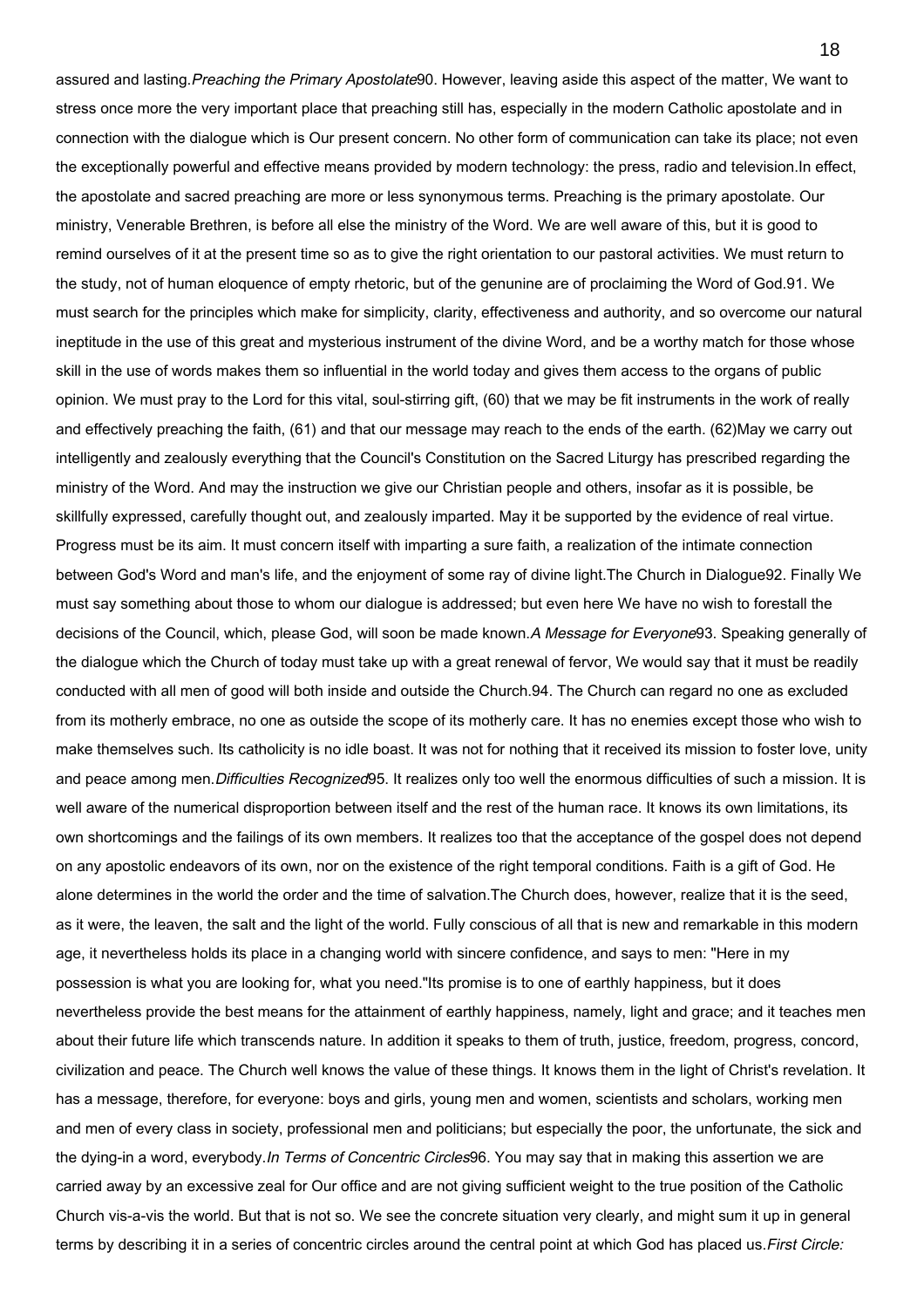Mankind97. The first of these circles is immense. Its limits stretch beyond our view into the distant horizon. It comprises the entire human race, the world. We are fully aware of the distance which separates us from the world, but we do not conceive of it as a stranger to us. All things human are our concern. We share with the whole of the human race a common nature, a common life, with all its gifts and all its problems. We are ready to play our part in this primary, universal society, to acknowledge the insistent demands of its fundamental needs, and to applaud the new and often sublime expressions of its genius. But there are moral values of the utmost importance which we have to offer it. These are of advantage to everyone. We root them firmly in the consciences of men. Wherever men are striving to understand themselves and the world, we are able to communicate with them. Wherever the councils of nations come together to establish the rights and duties of man, we are honored to be permitted to take our place among them. If there is in man a "soul that is naturally Christian," we wish to respect it, to cherish it, and to communicate with it.98. In all this, as we remind ourselves and others, our attitude is entirely disinterested, devoid of any temporal or political motive. Our sole purpose is to take what is good in man's life on earth and raise it to a supernatural and Christian level. The Church is not identical with civilization. It does however promote it. Atheism a Growing Evil99. Sad to say, this vast circle comprises very many people who profess no religion at all. Many, too, subscribe to atheism in one of its many different forms. They parade their godlessness openly, asserting its claims in education and politics, in the foolish and fatal belief that they are emancipating mankind from false and outworn notions about life and the world and substituting a view that is scientific and up-to-date.100. This is the most serious problem of our time. We are firmly convinced that the basic propositions of atheism are utterly false and irreconcilable with the underlying principles of thought. They strike at the genuine and effective foundation for man's acceptance of a rational order in the universe, and introduce into human life a futile kind of dogmatism which far from solving life's difficulties, only degrades it and saddens it. Any social system based on these principles is doomed to utter destruction. Atheism, therefore, is not a liberating force, but a catastrophic one, for it seeks to quench the light of the living God. We shall therefore resist this growing evil with all our strength, spurred on by our great zeal for safeguarding the truth, inspired by our social duty of loyally professing Christ and His gospel, and driven on by a burning, unquenchable love, which makes man's good our constant concern. We shall resist in the invincible hope that modern man may recognize the religious ideals which the Catholic faith sets before him and feel himself drawn to seek a form of civilization which will never fail him but will lead on to the natural and supernatural perfection of the human spirit. May the grace of God enable him to possess his temporal goods in peace and honor and to live in the assurance of acquiring those that are eternal. Communist Oppression101. It is for these reasons that We are driven to repudiate such ideologies as deny God and oppress the Church-We repudiate them as Our predecessors did, and as everyone must do who firmly believes in the excellence and importance of religion. These ideologies are often identified with economic, social and political regimes; atheistic communism is a glaring instance of this. Yet is it really so much we who condemn them? One might say that it is rather they and their politicians who are clearly repudiating us, and for doctrinaire reasons subjecting us to violent oppression. Truth to tell, the voice we raise against them is more the complaint of a victim than the sentence of a judge.102. In these circumstances dialogue is very difficult, not to say impossible, although we have today no preconceived intention of cutting ourselves off from the adherents of these systems and these regimes. For the lover of truth discussion is always possible. But the difficulties are enormously increased by obstacles of the moral order: by the absence of sufficient freedom of thought and action, and by the calculated misuse of words in debate, so that they serve not the investigation and formulation of objective truth, but purely subjective expediency.103. Instead of dialogue, therefore, there is silence, for example, the only voice that is heard is the voice of suffering. By its suffering it becomes the mouthpiece of an oppressed and degraded society, deprived by its rulers of every spiritual right. How can a dialogue be conducted in such circumstances as these, even if we embarked upon it? It would be but "a voice crying in the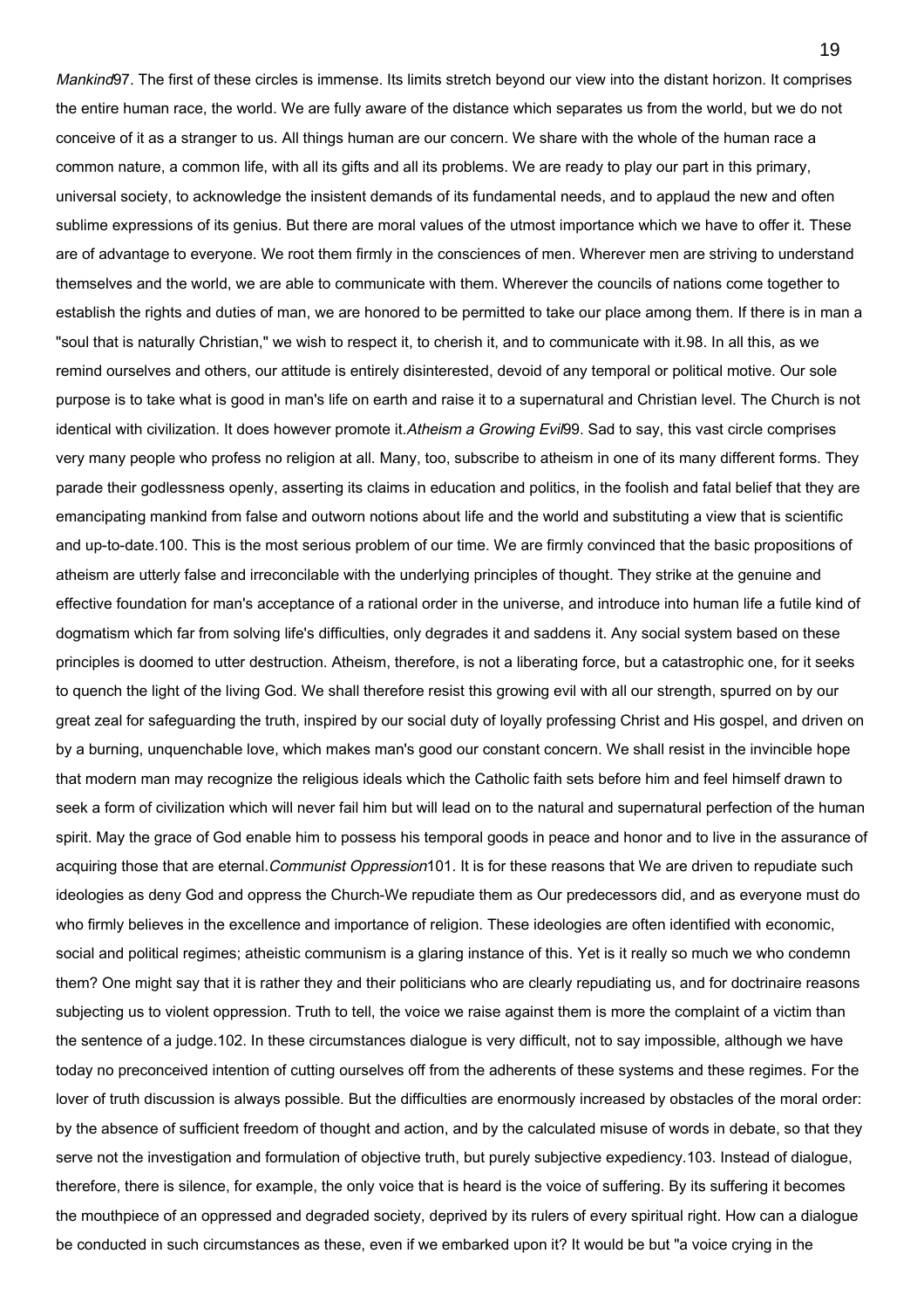wilderness." (63) The only witness that the Church can give is that of silence, suffering, patience, and unfailing love, and this is a voice that not even death can silence. Challenge to Understand, Answer, Rectify104. Though We speak firmly and clearly in defense of religion, and of those human, spiritual values which it proclaims and cherishes, Our pastoral solicitude nevertheless prompts Us to probe into the mind of the modern atheist, in an effort to understand the reasons for his mental turmoil and his denial of God. They are obviously many and complex, and we must come to a prudent decision about them, and answer them effectively. They sometimes spring from the demand for a more profound and purer presentation of religious truth, and an objection to forms of language and worship which somehow fall short of the ideal. These things we must remedy. We must do all we can to purify them and make them express more adequately the sacred reality of which they are the signs.We see these men serving a demanding and often a noble cause, fired with enthusiasm and idealism, dreaming of justice and progress and striving for a social order which they conceive of as the ultimate of perfection, and all but divine. This, for them, is the Absolute and the Necessary. It proves that nothing can tear from their hearts their yearning for God, the first and final cause of all things. It is the task of our teaching Office to reveal to them, with patience and wisdom, that all these things are immanent in human nature and transcend it.Again we see these men taking pains to work out scientific explanation of the universe by human reasoning, and they are often quite ingenuously enthusiastic about this. It is an enquiry which is all the less reprehensible in that it follows rules of logic very similar to those which are taught in the best schools of philosophy. Such an enquiry, far from providing them, as they suppose, with irrefutable arguments in defense of their atheism, must of its very nature bring them back fin ally to the metaphysic al and logical assertion of the existence of the supreme God.The atheistic political scientist wilfully stops short at a certain point in this inevitable process of reasoning, and in doing so shuts out the supreme light which gives intelligibility to the universe. Is there no one among us who could help him to arrive at last at the realization of the objective reality of the cosmic universe which confronts the mind with the presence of God and brings to the lips a healing prayer of tearful humility? Eventual Dialogue Seen PossibleThey are sometimes men of great breadth of mind, impatient with the mediocrity and self-seeking which infects so much of modern society. They are quick to make use of sentiments and expressions found in our Gospel, referring to the brotherhood of man, mutual aid, and human compassion. Shall we not one day be able to lead them back to the Christian sources of these moral values?105. We would like to recall what Our predecessor Pope John XXIII wrote in his Encyclical Pacem in Terris. He drew attention to the fact that although the formulation of a particular philosophy does not change once it has been worked out and systematized, nevertheless the practical programme initiated by such a philosophy is capable of receiving a gradual reorientation, and may in fact undergo considerable changes. (64) We do not therefore give up hope of the eventual possibility of a dialogue between these men and the Church, and a more fruitful one than is possible at present, when we can only express our justifiable complaints and repudiations. The Cause of Peace106. Before leaving this subject of the contemporary world, We feel impelled to mention Our cherished hope that this intention of Ours of holding a dialogue and of developing it under all the various and changing aspects which it presents, may assist the cause of peace among men. May it point the way to prudence and sincerity in the ordering of human relationships, and bring experience and wisdom to bear on the problem of recalling all men to the consideration of supernatural values.The mere fact that we are embarking upon a disinterested, objective and sincere dialogue is a circumstance in favor of a free and honorable peace. It positively excludes all pretence, rivalry, deceit and betrayal. It brands wars of aggression, imperialism, and domination as criminal and catastrophic. It necessarily brings men together on every level: heads of states, the body of the nation and its foundations, whether social, family, or individual. It strives to inspire in every institution and in every soul the understanding and love of peace and the duty to preserve it. Second Circle: Worshippers of the One God107. Then we see another circle around us. This too is vast in extent, yet not so far away from us. It comprises first of all those men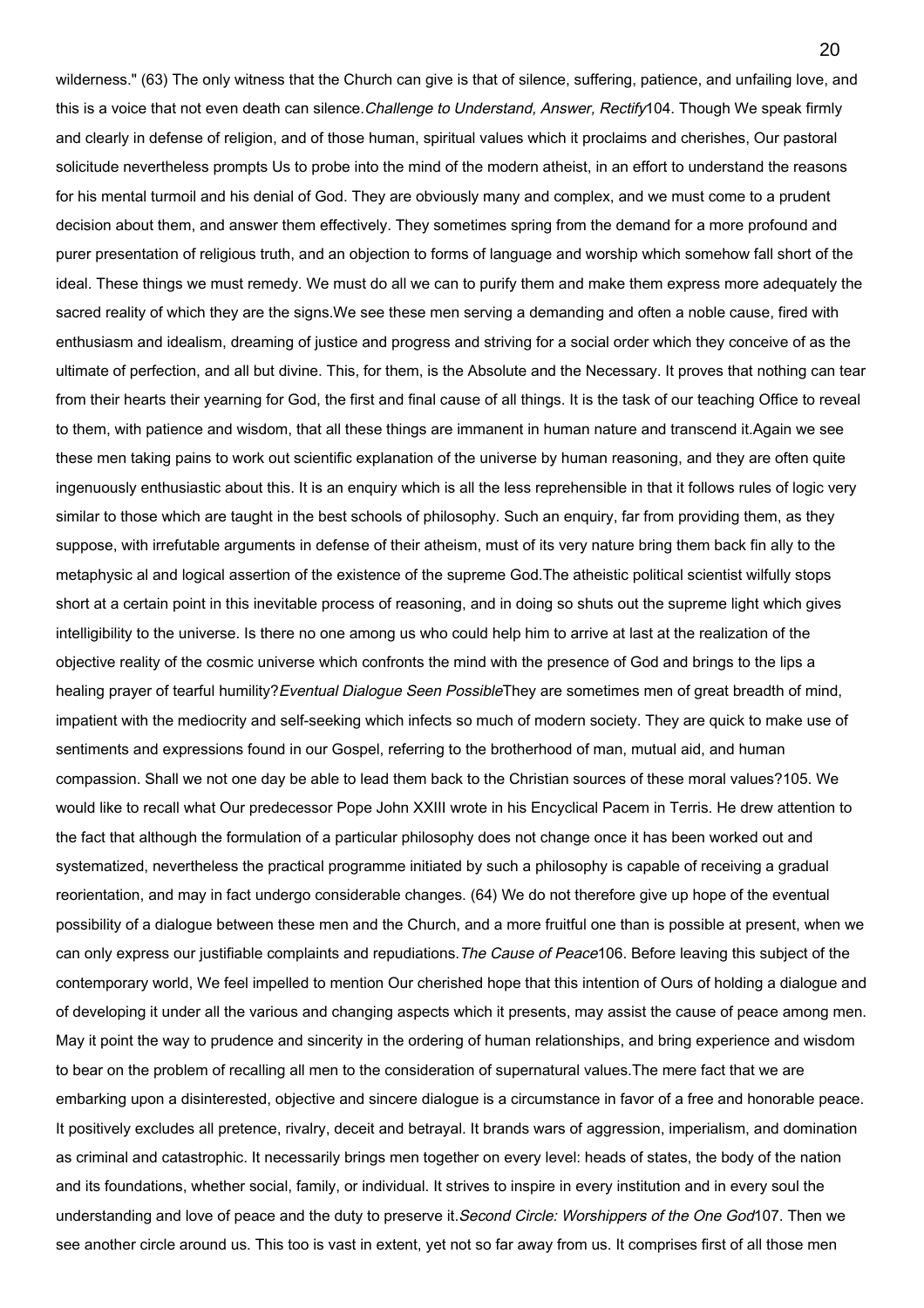who worship the one supreme God, whom we also worship. We would mention first the Jewish people, who still retain the religion of the Old Testament, and who are indeed worthy of our respect and love.Then we have those worshipers who adhere to other monotheistic systems of religion, especially the Moslem religion. We do well to admire these people for all that is good and true in their worship of God.And finally we have the followers of the great Afro-Asiatic religions.Obviously we cannot agree with these various forms of religion, nor can we adopt an indifferent or uncritical attitude toward them on the assumption that they are all to be regarded as on an equal footing, and that there is no need for those who profess them to enquire whether or not God has Himself revealed definitively and infallibly how He wishes to be known, loved, and served. Indeed, honesty compels us to declare openly our conviction that the Christian religion is the one and only true religion, and it is our hope that it will be acknowledged as such by all who look for God and worship Him. Common Ideals In Many Spheres108. But we do not wish to turn a blind eye to the spiritual and moral values of the various non-Christian religions, for we desire to join with them in promoting and defending common ideals in the spheres of religious liberty, human brotherhood, education, culture, social welfare, and civic order. Dialogue is possible in all these great projects, which are our concern as much as theirs, and we will not fail to offer opportunities for discussion in the event of such an offer being favorably received in genuine, mutual respect.Third Circle: Christians109. And so we come to the circle which is nearest to us, and which comprises all those who take their name from Christ. In this area the ecumenical dialogue, as it is called, is already in being, and there are places where it is beginning to make considerable progress. There is much more that could be said on this complex and delicate matter, but this will not be Our final word on the subject. So for the moment We will merely refer in passing to a few fairly obvious points . Ready to Meet Legitimate DesiresWe readily accept the principle of stressing what we all have in common rather than what divides us. This provides a good and fruitful basis for our dialogue, and we are prepared to engage upon it with a will. We would even go further and declare our readiness to examine how we can meet the legitimate desires of our separated Christian brothers on many points of difference concerning tradition, spirituality, canon law, and worship, for it is Our dearest wish to embrace them in a perfect union of faith and charity.We must stress however that it is not in Our power to make any concessions regarding the integrity of the faith and the obligations of charity. We realize that this may cause misgiving and opposition in certain quarters, but now that the Catholic Church has on its own initiative taken steps to restore the unity of Christ's fold, it will not cease to exercise the greatest prudence and deliberation. It will continue to insist that the claims it makes for itself-claims which still have the effect of alienating the separated brethren-derive from the will of Christ, not from any spirit of self-aggrandizement based on the record of its past achievements, nor from any unsound theological speculation. Rightly understood, they will be seen to be for the good of all, for the common unity, liberty and fullness of the Christian life. The Catholic Church will never cease to prepare itself by prayer and penance for the longedfor reconciliation. Papacy an Apparent Obstacle110. That We, who promote this reconciliation, should be regarded by many of Our separated brothers as an obstacle to it, is a matter of deep distress to Us. The obstacle would seem to be the primacy of honor and jurisdiction which Christ bestowed on the Apostle Peter, and which We have inherited as his Successor. But Principle of UnityAre there not those who say that unity between the separated Churches and the Catholic Church would be more easily achieved if the primacy of the Roman pontiff were done away with? We beg our separated brothers to consider the groundlessness of this opinion. Take away the sovereign Pontiff and the Catholic Church would no longer be catholic. Moreover, without the supreme, effective, and authoritative pastoral office of Peter the unity of Christ's Church would collapse. It would be vain to look for other principles of unity in place of the true one established by Christ Himself. As St. Jerome rightly observed: "There would be as many schisms in the Church as there are priests." (65) And Primacy of Service and LoveWe would add that this cardinal principle of holy Church is not a supremacy of spiritual pride and a desire to dominate mankind, but a primacy of service, ministration, and love. It is no vapid rhetoric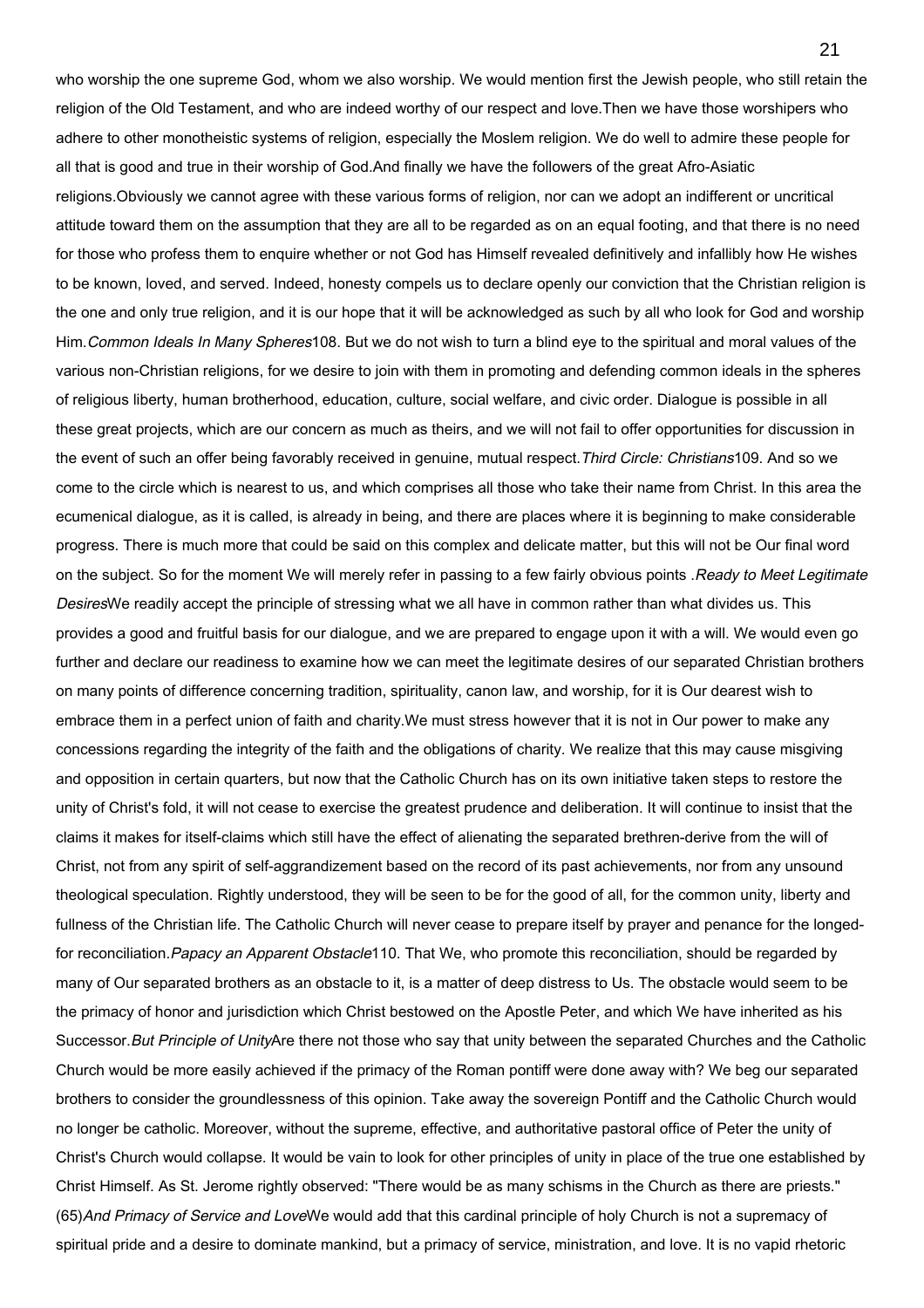which confers on Christ's vicar the title: "Servant of the servants of God."111. These then are the lines of our dialogue. But before we engage in conversation with our brothers, we address ourselves lovingly to our Heavenly Father in earnest prayer and great confidence. Reunion Held Promising112. It is a source of joy and hope to Us, Venerable Brethren, to note the spiritual fervor that is being aroused in this varied and wide circle of Christians. For this would seem to augur well for the future unification of all Christians in the one Church of Christ.We pray for the breath of the Holy Spirit on the ecumenical movement, and recall once more the emotion and joy We felt in Jerusalem at our meeting with the Patriarch Athenagoras. It was a meeting that abounded in charity, and fired Us with new hope. We welcome with gratitude and respect those representatives of the separated churches who are taking part in the Second Vatican Ecumenical Council. We assure them once again of Our enthusiastic and attentive interest in all those spiritual movements concerned or connected with the problem of unity which are stirring individuals, groups, and communities noted for their noble piety. We greet all these Christians with love and reverence, confident that the cause of Christ and the unity which He Himself willed for His Church will be promoted by our sincere and friendly dialogue.Last Circle: Catholics113. We address Ourself finally to the sons of God's house, the one, holy, Catholic, and apostolic Church of which the Roman Church is "mother and head." How greatly we desire that this dialogue with Our own children may be conducted with the fullness of faith, with charity, and with dynamic holiness. May it be of frequent occurrence and on an intimate level. May it be open and responsive to all truth, every virtue, every spiritual value that goes to make us the heritage of Christian teaching. We want it to be sincere. We want it to be an inspiration to genuine holiness. We want it to show itself ready to listen to the variety of views which are expressed in the world today. We want it to be the sort of dialogue that will make Catholics virtuous, wise, unfettered, fair-minded and strong. Obedience Still to be Exercised114. But this desire that the Church's internal relationships should take the form of a dialogue between members of a community founded upon love, does not mean that the virtue of obedience is no longer operative. The right to command and the duty to obey must be present in any properly constituted society, especially in the Church which is structured on a sacred hierarchy. Its authority was established by Christ. It is His representative, the authoritative organ of His Word, the expression of His great pastoral love. Hence obedience has faith as its starting point. It is exercised in the school of evangelical humility. It is a participation in the wisdom, unity, idealism, and charity which are ruling factors in the corporate life of the Church. It confers upon him who commands and upon him who obeys the merit of being like Christ who "was made obedient even unto death." (66)115. Moreover the very exercise of authority becomes, in the context of this dialogue, an exercise of obedience, the obedient performance of a service, a ministry of truth and charity. By obedience We mean the observance of canonical regulations and respect for the government of lawful superiors, but an observance and respect readily and serenely given, as is only to be expected from free and loving children.By contrast, a spirit of independence, bitter criticism, defiance, and arrogance is far removed from that charity which nourishes and preserves the spirit of fellowship, harmony, and peace in the Church. It completely vitiates dialogue, turning it into argument, disagreement and dissensiona sad state of affairs, but by no means uncommon. St. Paul warned us against this when he said: "Let there be no schisms among you." (67)A Fine Beginning-A Long Way to Go116. It is Our keen desire therefore that this dialogue which has long been engaging the attention of the Church may take on a new inspiration, new themes, and new speakers, and thereby increase the holiness and vitality of the Mystical Body of Christ on earth.We give Our unhesitating support to anything which can help to spread the teaching of those truths of which the Church is guardian and minister. We have already mentioned the liturgy and preaching as forming the basis of the interior life. We would also mention schools, the press, the social apostolate, the missions, and works of charity. All these are things which the Ecumenical Council will doubtless bring up for our discussion. We bless and encourage all who, under the guidance of competent authority, take part in the Church's vital, health-giving dialogue. We are thinking particularly of Our priests, religious, and